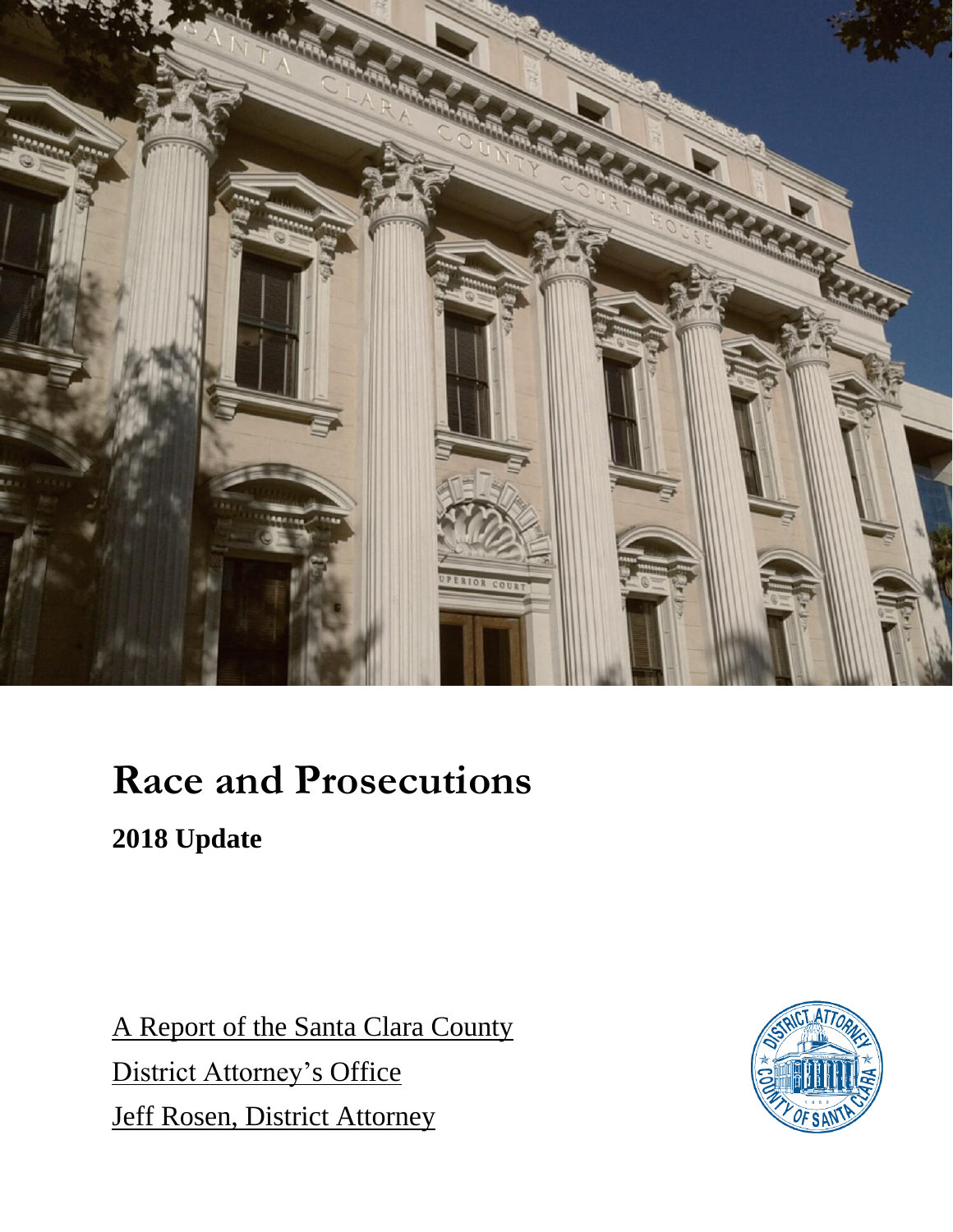#### **Introduction**

Racial disproportionality in our criminal justice system remains a stark and vexing problem. While we do not have a solution for it yet, we are determined to continue to study the issue in hopes to understand it better. One day, we hope to see a system that is as humanly fair and free of bias as possible.

To continue the process of getting there, the Santa Clara County District Attorney's office has greatly expanded the collected data for our Race and Prosecutions Report for 2018, the third such collation. In this year's report, the District Attorney's Office continues to examine race in our criminal justice system, and looks at other data that may be connected to involvement in the criminal justice system: income inequality, juvenile safety, education and early life inequality.

Newly-collated for this report we report income, unemployment and poverty stats on the five zip codes where the greatest number of defendants come from. We have included data on health from those zip codes, data on housing over crowdedness from those zip codes, and on the perceptions of safety by the residents in those zip codes.

We have also expanded the race-based data we collect on youth crime, victimhood and even perception of safety in our community and schools.

Previously we had reported drop-out rates by race in our County. Now the youth data is greatly expanded to also include perceptions of safety at school by racial groups in our County, physical fighting at school by race, self-identification as gang-affiliated by race in our youth.

Our ongoing effort to study racial disproportion began in 2016, with the Santa Clara County DA's Office first comprehensive report on Race and Prosecution Data. The report sought to determine whether racial disproportionality exists in the County's defendant population, and to explore the racial disparities that did emerge. The 2016 report showed that racial disproportionality between the percent of defendants from different racial and ethnic groups compared to Census data about our county's racial composition exists across all crime types, and in cases investigated by the police in all different ways.

In 2017 the DA's Office partnered with the non-profit research organization BetaGov to study internal office procedures, in an effort to identify whether decisions made within the DA's office led to further disproportionality. This random control trial study did not find any disproportionality or bias in the decisions made by deputy district attorneys at the charging stage of a case.

Our goal is to build each year on our understanding of racial disproportionality, eventually creating a long-term and layered database of statistics that we can use to tackle and diminish it.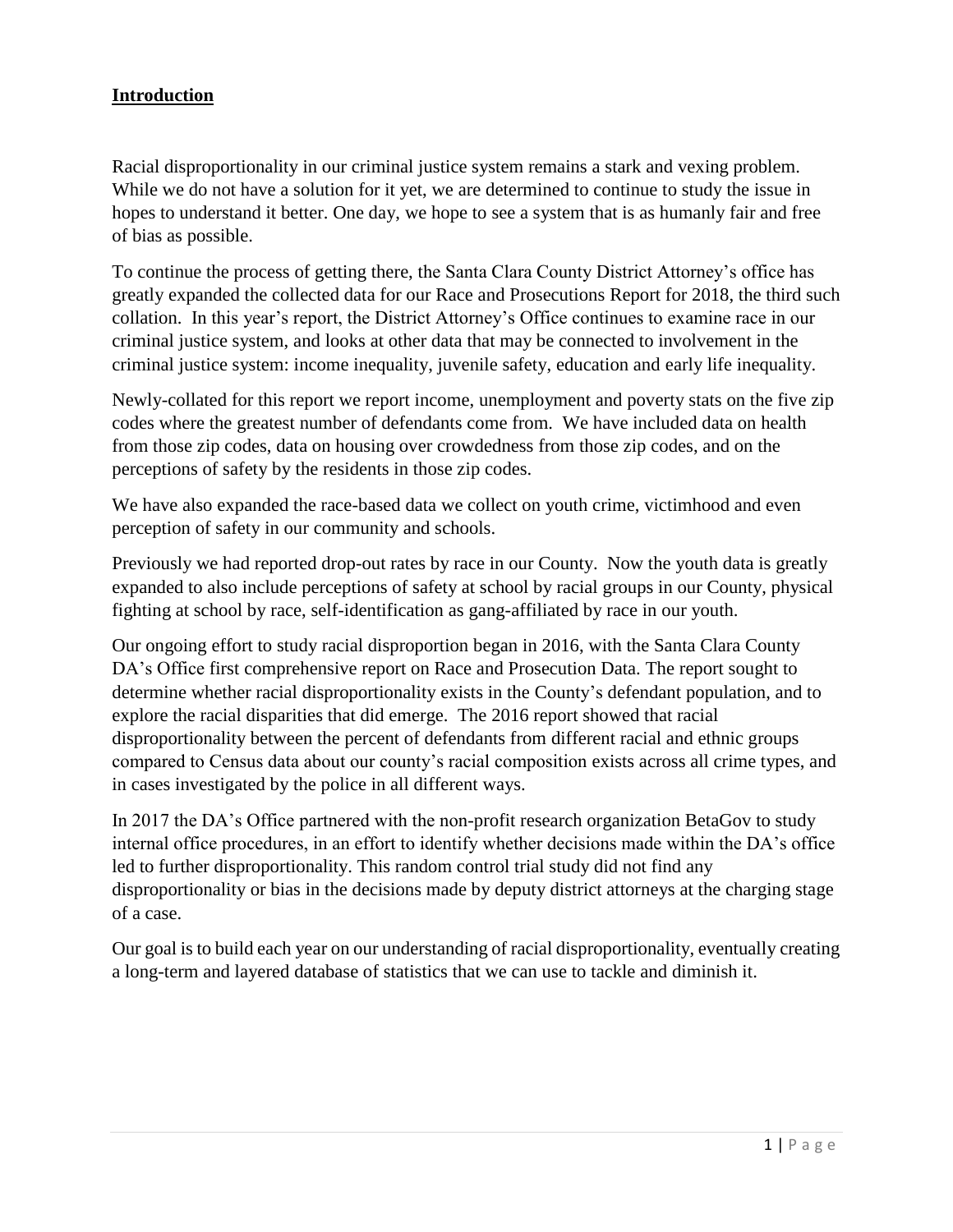### **Demographics of Santa Clara County**

Santa Clara County is the largest county in Northern California, with nearly 2 million residents. The 15 cities in the county are diverse and have widely different racial compositions. Santa Clara County overall has the highest median income of any California county, and ranks 4<sup>th</sup> in the state for employment. The county's wealth is not evenly distributed among and between cities or races, as seen in the charts below:





 $\overline{\phantom{a}}$ *<sup>1</sup>* US Census, 2016 American Community Survey

<sup>2</sup> US Census, 2017 American Community Survey 5-Year Estimate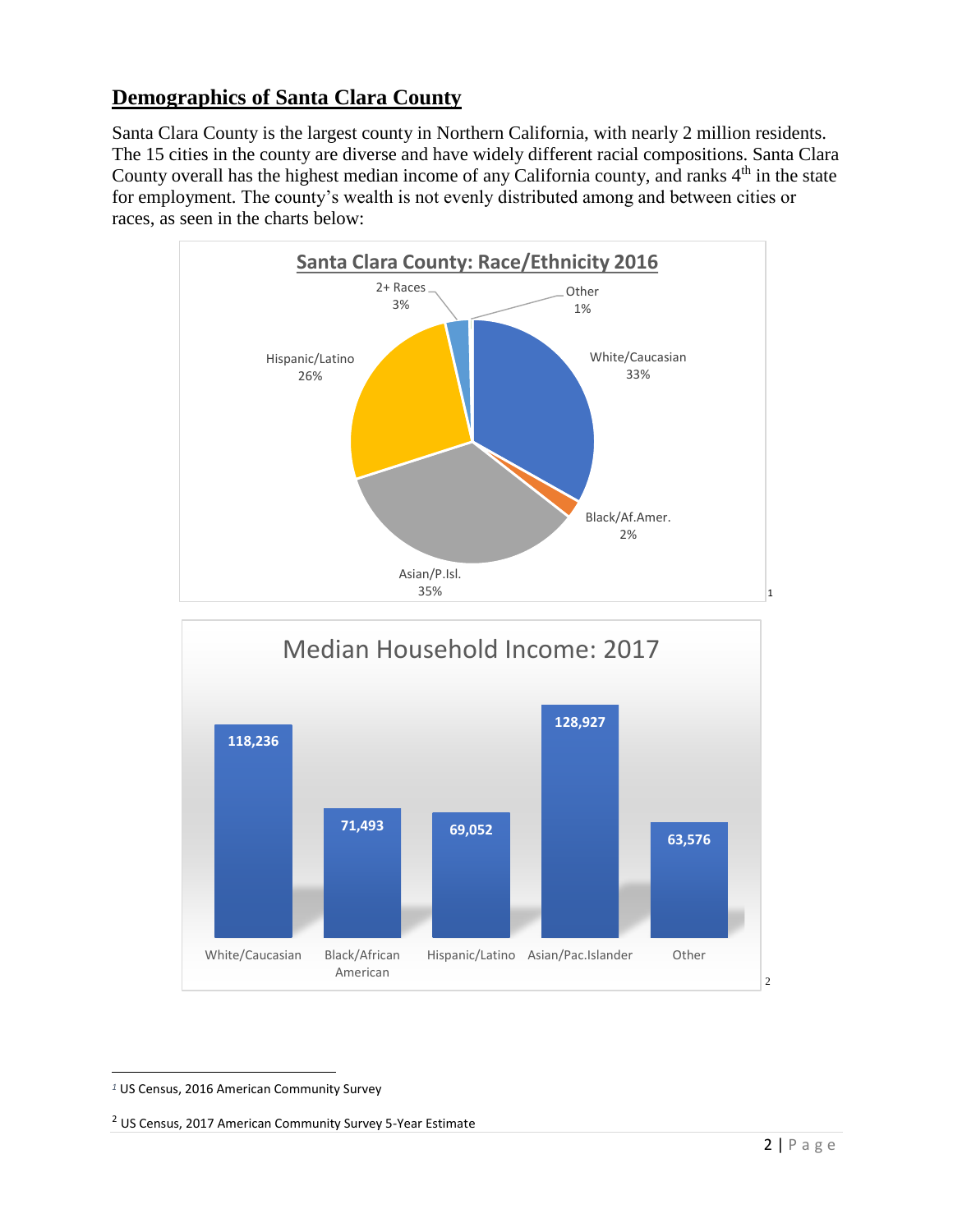A side-by-side comparison of the racial composition in the County's largest cities shows how each city has a slightly different racial and ethnic breakdown from the County average. San Jose's demographics are the most like Santa Clara County as a whole, but Gilroy, Milpitas, and Palo Alto each have a single race with 50% or more of the population.

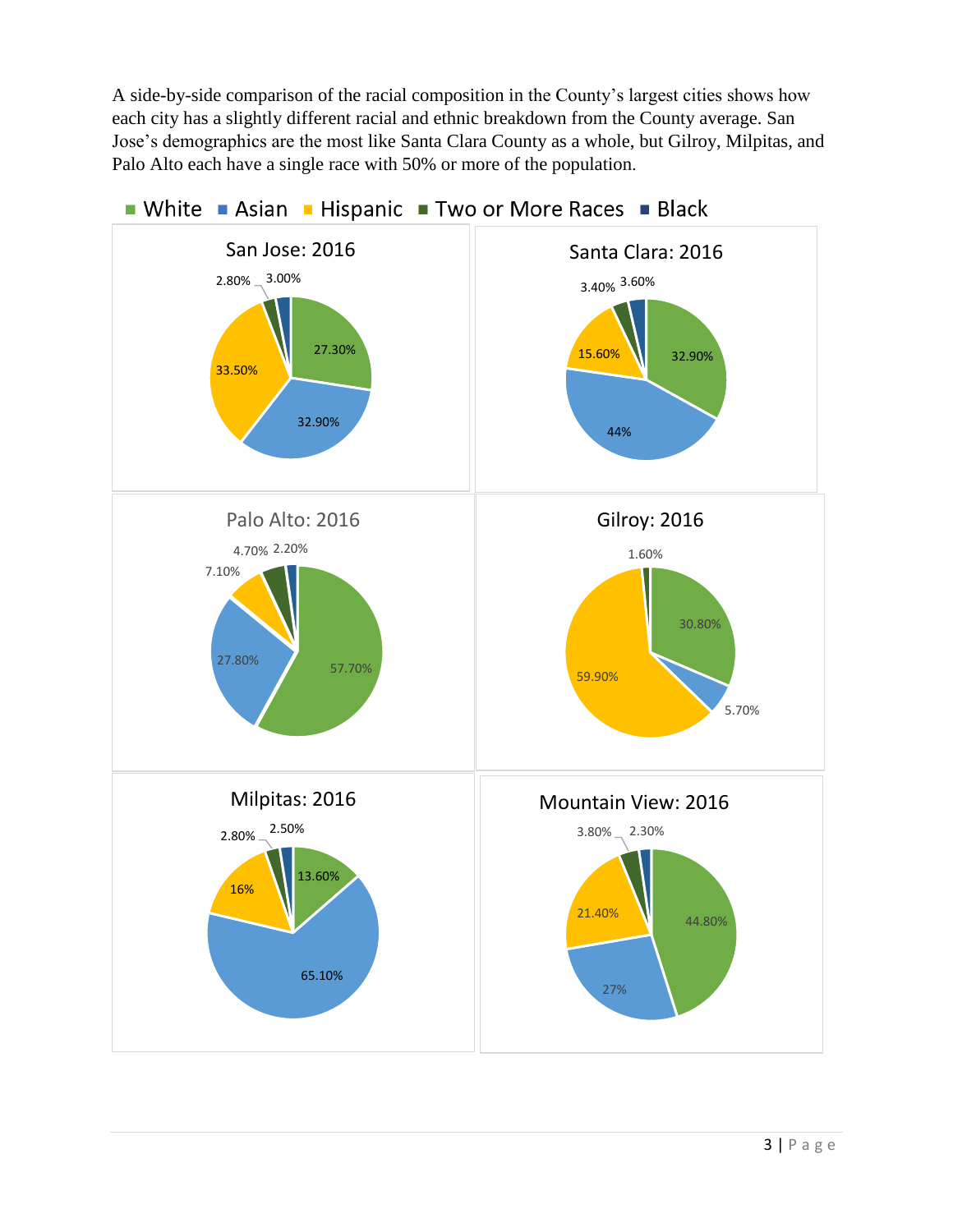#### **Zip Code Analysis**

 $\overline{\phantom{a}}$ 

In both the adult and juvenile populations, there are 5 primary zip codes that represent the lions' share of the criminally charged. In 2017, the adult and juvenile population's top five zip codes of residence for individuals charged with a crime were: 95020 (Gilroy), 95112 (Downtown San Jose), 95111 (Southeast San Jose), 95122 (East San Jose) and 95127 (East San Jose/Foothills).



**Charged Defendants by Zip Code (2017)**

The Santa Clara County Public Health Department compiles robust data about education, employment, health and safety for each of the zip codes in the County. Looking more closely at our defendant zip codes, we find that defendants most commonly reside in poorer, more dangerous, and less healthy neighborhoods. One particularly important statistic involves the share of the population who feel that crime is a major problem. In the County overall, 42% of residents feel that crime is a problem, whereas that number is nearly double that, 81%, in East San Jose. In Downtown and East San Jose, the median household income is far below the County average, with twice the number of residents living below the poverty line. Perhaps unsurprisingly, Santa Clara County ranks among the highest in the nation for income inequality.<sup>3</sup>

<sup>3</sup> https://www.mercurynews.com/2018/02/15/income-inequality-in-the-bay-area-is-among-nations-highest/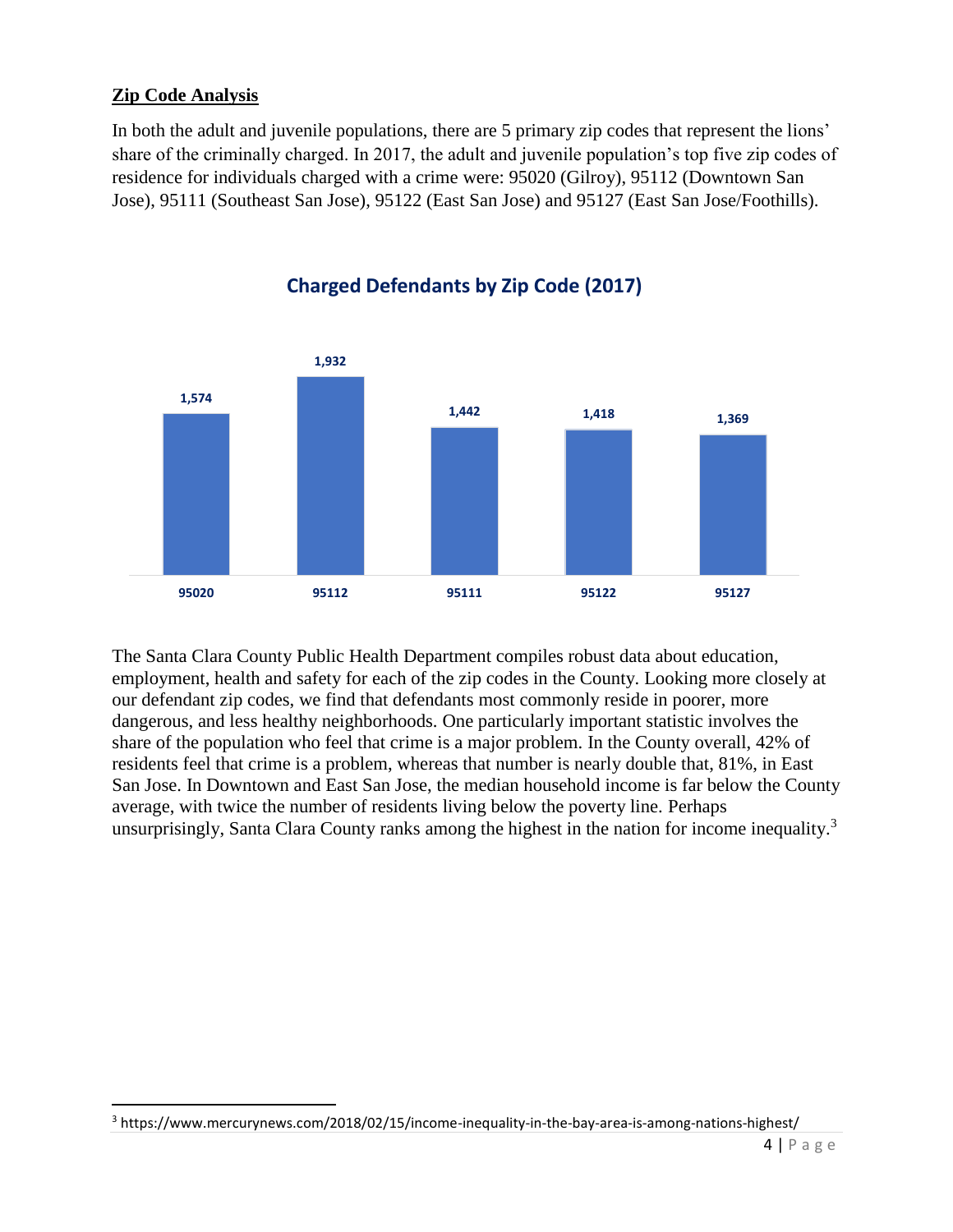In examining data from the Santa Clara County Department of Public Health's surveys, and data from the United States Census Bureau, we can see some of the differences in these regions: 4

|                                                                                    | County<br><b>Overall</b> | 95020<br>(Gilroy) | 95112<br>(Downtown)<br>San Jose) | 95111<br>(Southeast)<br>San Jose) | 95122<br>(East San<br><b>Jose</b> ) | 95127<br>(East<br><b>Foothills</b> ) |
|------------------------------------------------------------------------------------|--------------------------|-------------------|----------------------------------|-----------------------------------|-------------------------------------|--------------------------------------|
| Median household<br>income                                                         | 106,761                  | 90,144            | 60.569                           | 66,549                            | 66,606                              | 84,239                               |
| <b>Unemployment Rate</b>                                                           | 5.7%                     | $6.0\%$           | 7.7%                             | 7.5%                              | 8.0%                                | 6.8%                                 |
| Families w/ children<br>below Poverty Line                                         | 7.4%                     | 13.1%             | 14.0%                            | 17.7%                             | 17.9%                               | 10.8%                                |
| Children below Poverty<br>Line                                                     | $9.7\%$                  | 18.4%             | 15.9%                            | 22.4%                             | 20.2%                               | 15.0%                                |
| Adults with fair or poor<br>self-rated health                                      | 19%                      | 85%               | 74%                              | 69%                               | 62%                                 | 72%                                  |
| <b>Adults reporting</b><br>neighborhood crime is<br>somewhat or a major<br>problem | 42%                      | 63%               | 66%                              | 75%                               | 81%                                 | 63%                                  |

#### **What Can Be Done About County Inequality and Specific Zones of Crime?**

The District Attorney's Office uses this zip code data to set policy in addressing the unique needs in these parts of the County. The Community Prosecution Unit is specifically stationed in Gilroy, Downtown San Jose and East San Jose, working to understand the needs of those neighborhoods and to set crime prevention policies in those communities. Prevention efforts are an important part of the District Attorney's role in stemming the flow of new criminal behavior. The efforts of the Community Prosecution Unit have been instrumental in addressing the unique needs of these neighborhoods.

#### **Criminal Prosecution:**

 $\overline{\phantom{a}}$ 

Prosecutions begin when investigating agencies submit criminal cases to the District Attorney's office for review. These case submissions often include police reports, documents, recordings, photos and other materials. Prosecutors review those materials to determine whether to file criminal charges. That means that the suspects who are being considered for the potential filing of criminal charges are those who the police agencies arrest or investigate.

The District Attorney's Office reviews submitted case documents to determine:

- whether a crime has been committed.
- whether we know who committed the crime,
- whether we can prove the case in court beyond a reasonable doubt, and,
- whether prosecuting the case is the right thing to do

One of the most important decisions prosecutors make is whether to charge someone with a crime. So we examined whether there was a difference in the rate at which charges were filed

<sup>4</sup> US Census Bureau, American Community Survey 2014-2017, and Santa Clara County Dept. of Public Health Zip Code Profiles (2016), available at: https://www.sccgov.org/sites/phd/hi/hd/Pages/zipcodes.aspx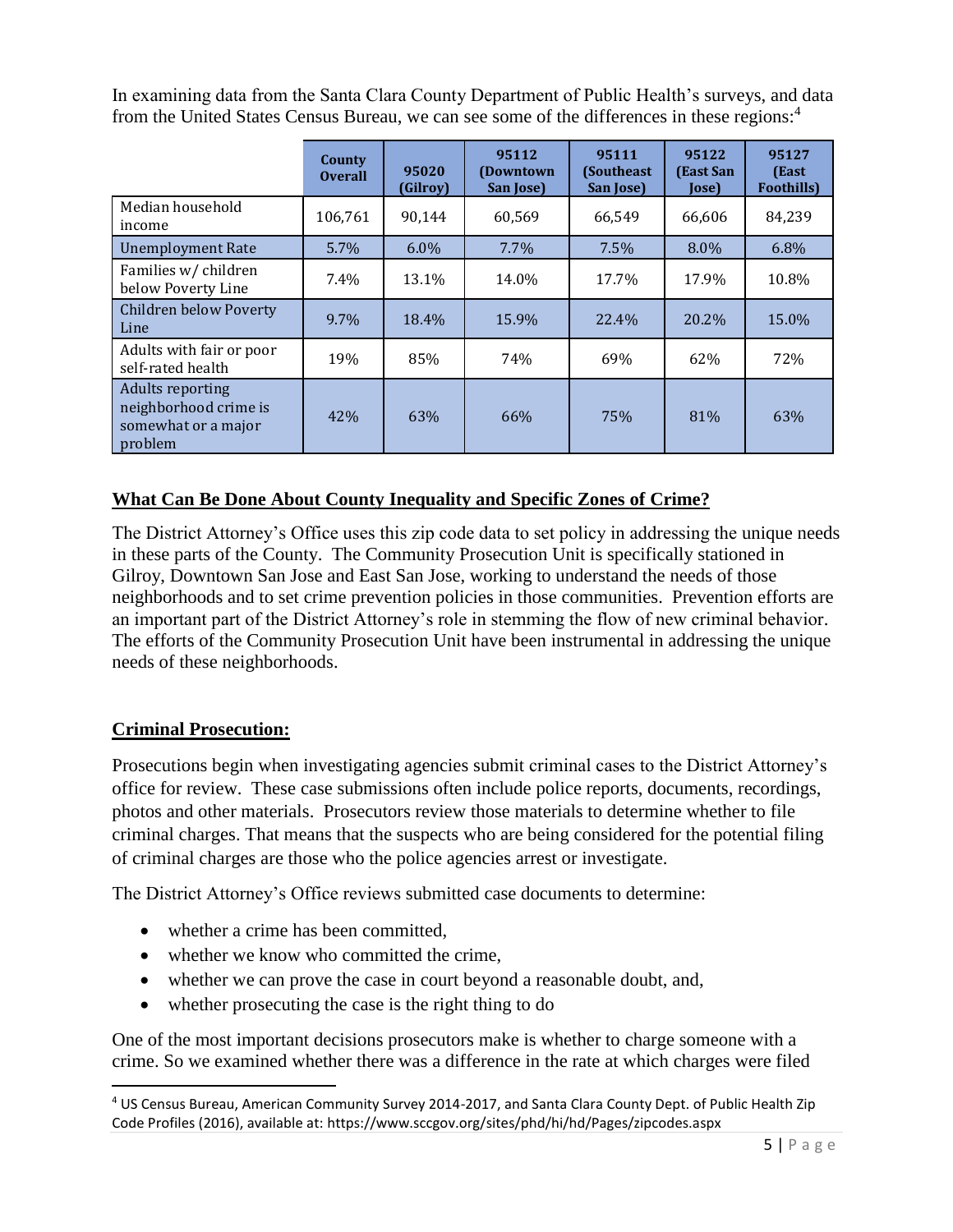|                        | % Felonies<br><b>Charged</b> | % Misdemeanors<br><b>Charged</b> |
|------------------------|------------------------------|----------------------------------|
| White                  | 83.8                         | 86.3                             |
| Black/African Amer.    | 82.6                         | 86.9                             |
| Hispanic               | 86.7                         | 87.5                             |
| Asian/Pacific Islander | 82.5                         | 79.8                             |
| Other                  | 80.3                         | 80.4                             |
| Unknown                | 73.5                         | 76.6                             |

against a suspect based? on race/ethnicity. As seen below, the percentage of cases charged was nearly constant across all races and ethnicities.

### **Race of Prosecuted Defendants:**

Clear racial disparities appear in the relative percentages of prosecuted defendants as compared to their representation in the community. To see this troubling pattern, we examined the percentages of our total prosecutions for adult felonies and misdemeanors against people of different racial or ethnic groups. As discussed here, race and ethnicity are based on the defendant's self-identification at booking or arrest. "Unknown" does not mean that a person does not know their racial or ethnic identification, but rather that that information was not entered into the electronic database to tabulate these totals.

When compared to the racial make-up of our County, we prosecute a higher percentage of Hispanic/Latino and Black/ African-American defendants compared to their representation in our community. We prosecute a lower percentage of Asian/ Pacific Islander defendants compared to their representation in the community. White/ Caucasian defendants are prosecuted in a percentage that is closest to their makeup of our County.

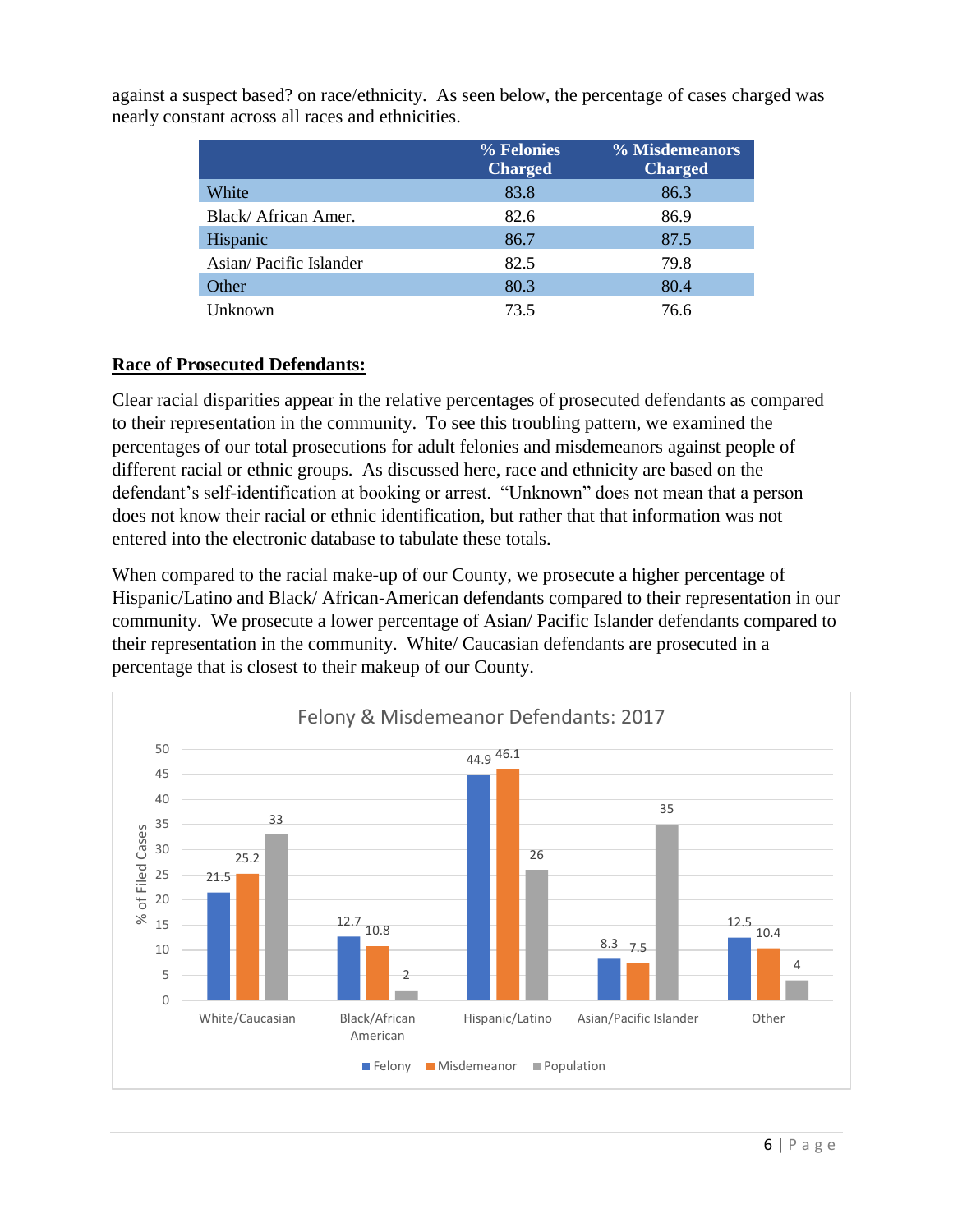

### **Youth Indicators of Racial Disparity:**

Long before racial inequity presents in the adult criminal population, there are complex social factors that seem to contribute to early disparities in education, safety, wealth and health among minority communities in Santa Clara County. The Crime Strategies Unit and the Community Prosecution Unit at the DA's office have worked hard to identify and address the root causes of the racial disparity we see among the young people within the criminal justice system. The DA's Community Prosecutors work on Juvenile-based programming and intervention, with the aim of decreasing recidivism and preventing the county's youth from crime, arrest, convictions and incarceration.

To understand some of the root causes of racial disparity, we looked at existing data on some of these factors. One major source was The California Healthy Kids Survey (CHKS), which is a statewide survey of student sentiment.

This report also looked at studies published by the Santa Clara County Juvenile Justice Commission along with internal D.A. Office data to determine whether early inequities existed in the data.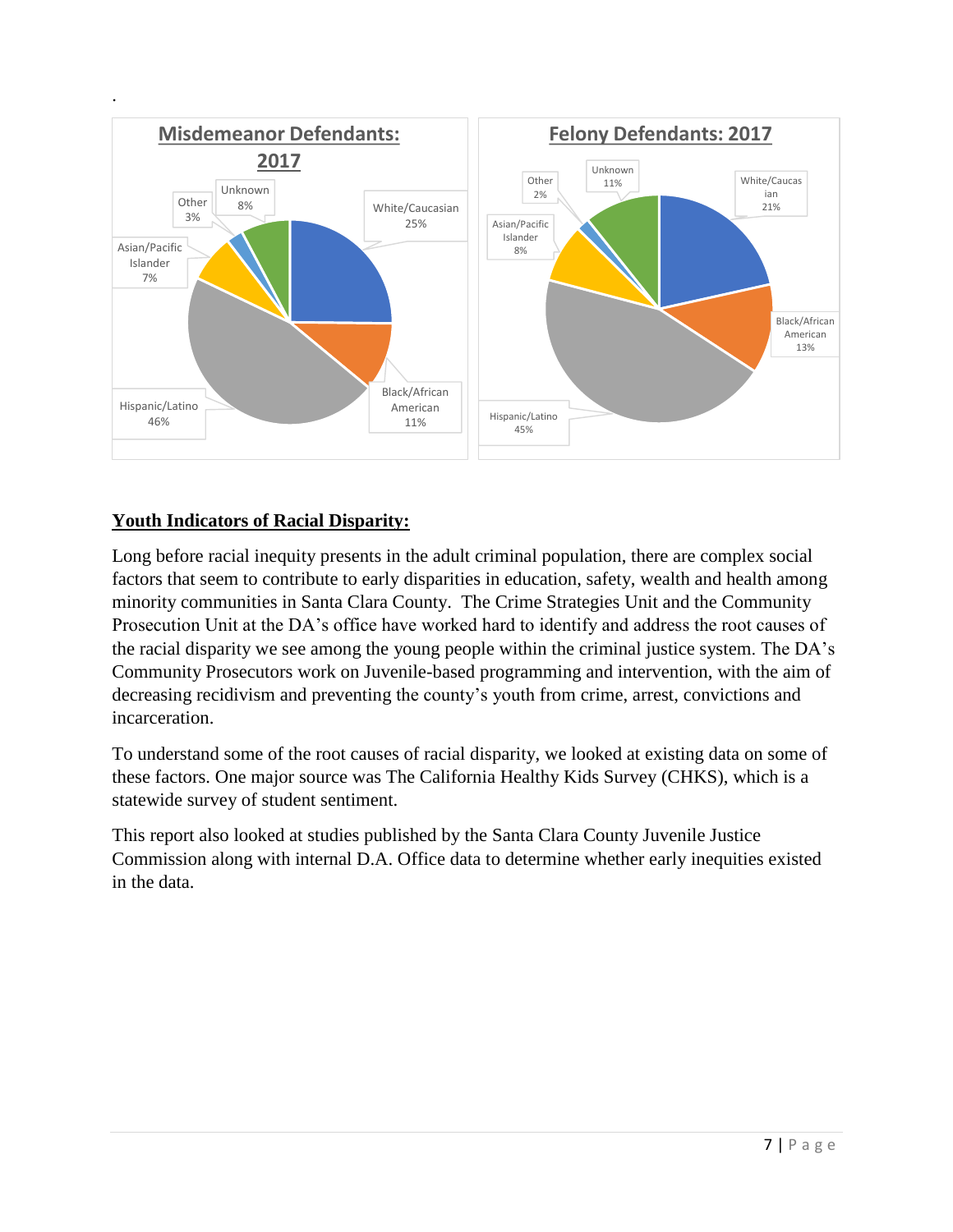#### **Perceptions of School Safety, by Race/Ethnicity**:

| <b>Santa Clara County</b>        | <b>Percent</b>      |             |                            |        |                       |
|----------------------------------|---------------------|-------------|----------------------------|--------|-----------------------|
| <b>Race/Ethnicity</b>            | <b>Very</b><br>safe | <b>Safe</b> | Neither safe nor<br>unsafe | Unsafe | <b>Very</b><br>unsafe |
| African American/Black           | 25.6%               | 45.5%       | 19.8%                      | 3.3%   | 5.7%                  |
| American Indian/Alaska Native    | 33.7%               | 45.8%       | 18.3%                      | 0.7%   | 1.6%                  |
| Asian                            | 25.7%               | 50.5%       | 19.5%                      | 2.6%   | 1.8%                  |
| Hispanic/Latino                  | 30.8%               | 38.9%       | 24.8%                      | 3.1%   | 2.3%                  |
| Native Hawaiian/Pacific Islander | 13.1%               | 47.7%       | 29.3%                      | 5.4%   | 4.5%                  |
| White                            | 25.3%               | 42.6%       | 27.0%                      | 3.7%   | 1.4%                  |
| Multiracial                      | 27.0%               | 41.4%       | 26.0%                      | 4.3%   | 1.3%                  |
| Other                            | 39.5%               | 43.3%       | 12.8%                      | 3.0%   | 1.5%                  |

As seen in this table, youth in Santa Clara County report feeling mostly safe in school. However, the youth who reported feeling the most unsafe were Hispanic/Latino (5.4% were unsafe/v. unsafe), Pacific Islander (9.9% felt unsafe/v. unsafe) and African American/Black (9% felt unsafe/v. unsafe). Some of that perception may be related to the other indicators of school safety seen in the following charts: Fighting at school and Self-Reported gang membership, which exist in higher percentages for African American and Hispanic/Latino youth.

#### **Physical Fighting at School, by Race/Ethnicity 6**

| <b>Santa Clara County</b>        | <b>Percent</b> |        |              |                        |
|----------------------------------|----------------|--------|--------------|------------------------|
| <b>Race/Ethnicity</b>            | 0 Times        | 1 Time | 2 to 3 Times | <b>4 or More Times</b> |
| African American/Black           | 78.5%          | 11.2%  | 5.6%         | 4.7%                   |
| American Indian/Alaska Native    | 88.7%          | 4.1%   | 6.2%         | 1.0%                   |
| Asian                            | 92.6%          | 5.4%   | 0.9%         | 1.1%                   |
| Hispanic/Latino                  | 85.6%          | 8.1%   | 3.3%         | 3.0%                   |
| Native Hawaiian/Pacific Islander | 85.9%          | 8.4%   | 4.4%         | 1.3%                   |
| White                            | 84.2%          | 13.6%  | 1.2%         | 1.0%                   |
| Multiracial                      | 86.4%          | 8.7%   | 2.7%         | 2.2%                   |
| Other                            | 90.8%          | 4.1%   | 2.2%         | 2.9%                   |

**5**

 $\overline{\phantom{a}}$ <sup>5</sup> WestEd, [California Healthy Kids Survey.](http://chks.wested.org/) California Department of Education (Jul. 2017), a[t www.kidsdata.org](http://www.kidsdata.org/)

<sup>6</sup> WestEd, [California Healthy Kids Survey.](http://chks.wested.org/) California Department of Education (Jul. 2017), a[t www.kidsdata.org](http://www.kidsdata.org/)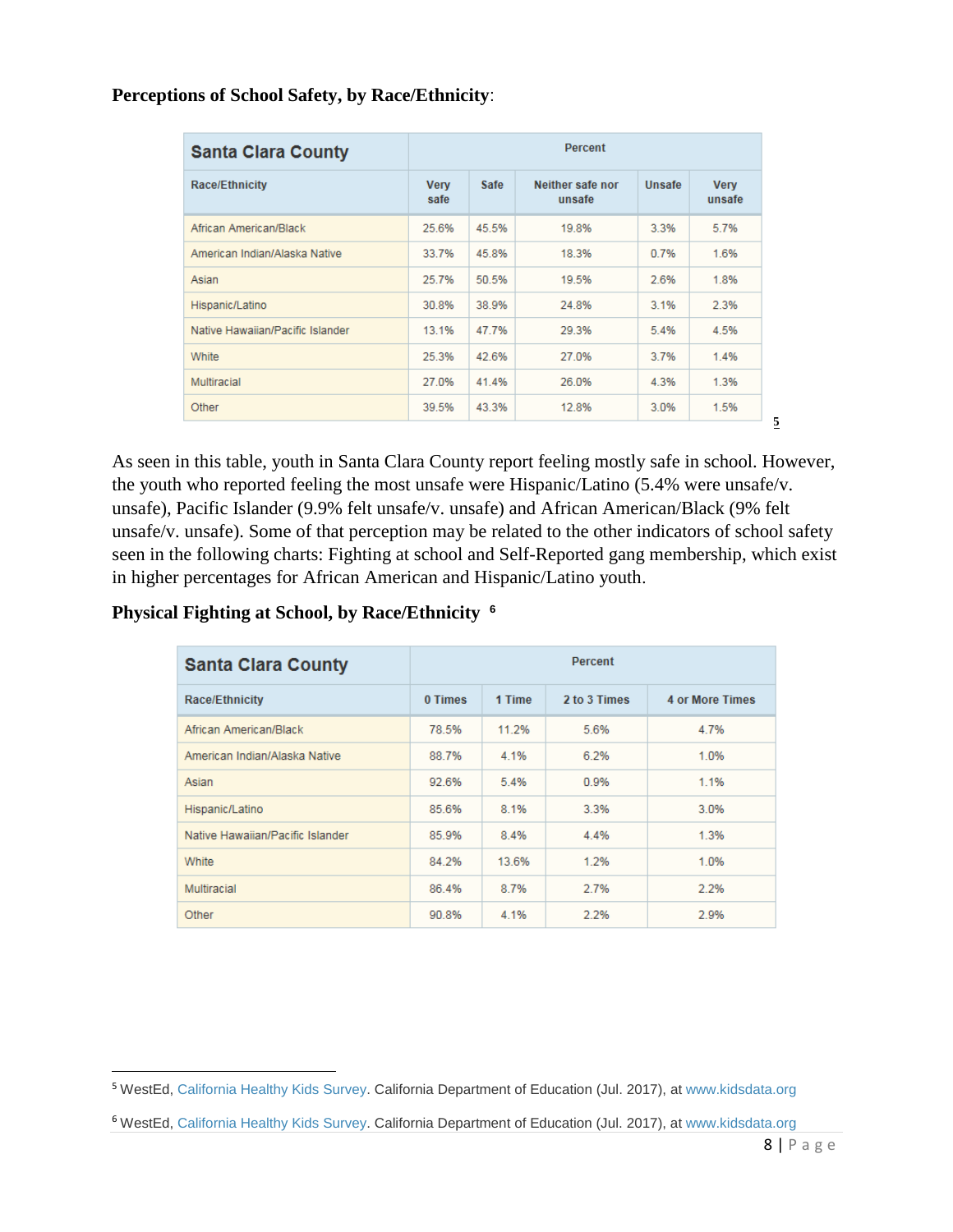#### **Self-Report Gang Membership, by Race/Ethnicity <sup>7</sup>**

| <b>Santa Clara County</b>        | <b>Percent</b> |           |  |  |
|----------------------------------|----------------|-----------|--|--|
| <b>Race/Ethnicity</b>            | <b>Yes</b>     | <b>No</b> |  |  |
| African American/Black           | 7.4%           | 92.6%     |  |  |
| American Indian/Alaska Native    | 1.7%           | 98.3%     |  |  |
| Asian                            | 2.2%           | 97.8%     |  |  |
| Hispanic/Latino                  | 6.6%           | 93.4%     |  |  |
| Native Hawaiian/Pacific Islander | 3.8%           | 96.2%     |  |  |
| White                            | 3.4%           | 96.6%     |  |  |
| Multiracial                      | 4.0%           | 96.0%     |  |  |
| Other                            | 3.2%           | 96.8%     |  |  |

#### **Education**

High school dropout rates are much higher for African-American/Black and Hispanic/Latino students in Santa Clara County compared to White/Caucasian or Asian/Pacific Islander students. In California, the average percentage of students not completing High School is 10.7%.

| <b>Percent of Students Not Completing High School, by</b><br>Race/Ethnicity: 2016 <sup>8</sup> |       |  |  |
|------------------------------------------------------------------------------------------------|-------|--|--|
| Hispanic/Latino                                                                                | 20.8% |  |  |
| African-American/Black                                                                         | 14.9% |  |  |
| Filipino                                                                                       | 4.6%  |  |  |
| White                                                                                          | 4.5%  |  |  |
| Asian-American                                                                                 | 3.1%  |  |  |
| 2+ Races                                                                                       | 6.2%  |  |  |

#### **Juvenile Prosecutions:**

 $\overline{\phantom{a}}$ 

A major focus of the Crime Strategies Unit in 2018 has been to better understand why some juvenile crime in Santa Clara County seems to be increasing. The Crime Strategies Unit looked at the racial/ethnic composition of juveniles charged with felony offenses, and found disparity that was more pronounced than in adult court. The charts below depict the racial composition of charged minors in juvenile court:

<sup>7</sup> WestEd[, California Healthy Kids Survey.](http://chks.wested.org/) California Department of Education (Jul. 2017), at [www.kidsdata.org](http://www.kidsdata.org/) <sup>8</sup> California Dept. of Education, California Longitudinal Pupil Achievement Data System [\(CALPADS\)](http://www.cde.ca.gov/ds/sd/sd/filescohort.asp) (May 2016), at www.kidsdata.org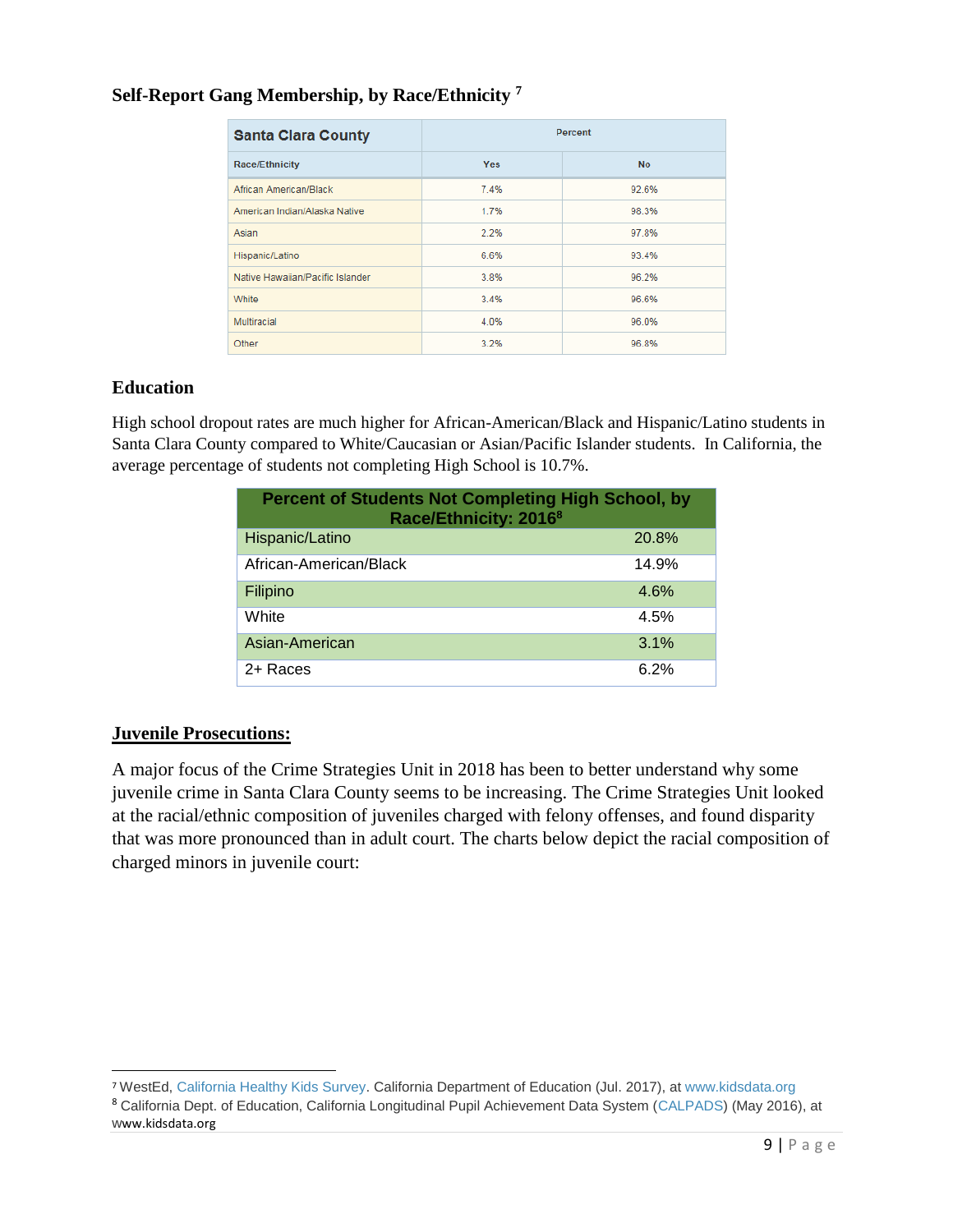

Clearly, racial disparity exists in every charged category of filed juvenile cases. This is a focus of the Juvenile Justice Commission, the Probation Department, the Juvenile Court and the District Attorney's Office. Much work has been done to discuss and address these issues in schools and in the juvenile justice system, with much more to be done.

### **Victim Services**

Between 2017 and 2018, the D.A. Office's Victim Services Unit served nearly 10,000 victims of crime, rendering an array of services from counseling to restitution. This unit, comprised of victim advocates and support personnel, resides at the D.A.'s office and provides a critical support network to those who have been impacted by crime. In order to understand the needs of the served victim population, VSU began collecting self-reported demographic information on the victims served. White and Asian/Pacific Islander are the two populations who seem underrepresented in the victim services population, even though those populations are not necessarily less-likely to be victims of crime. This suggests that outreach to these groups may yield greater participation in the justice process and/or the receiving of valuable support services.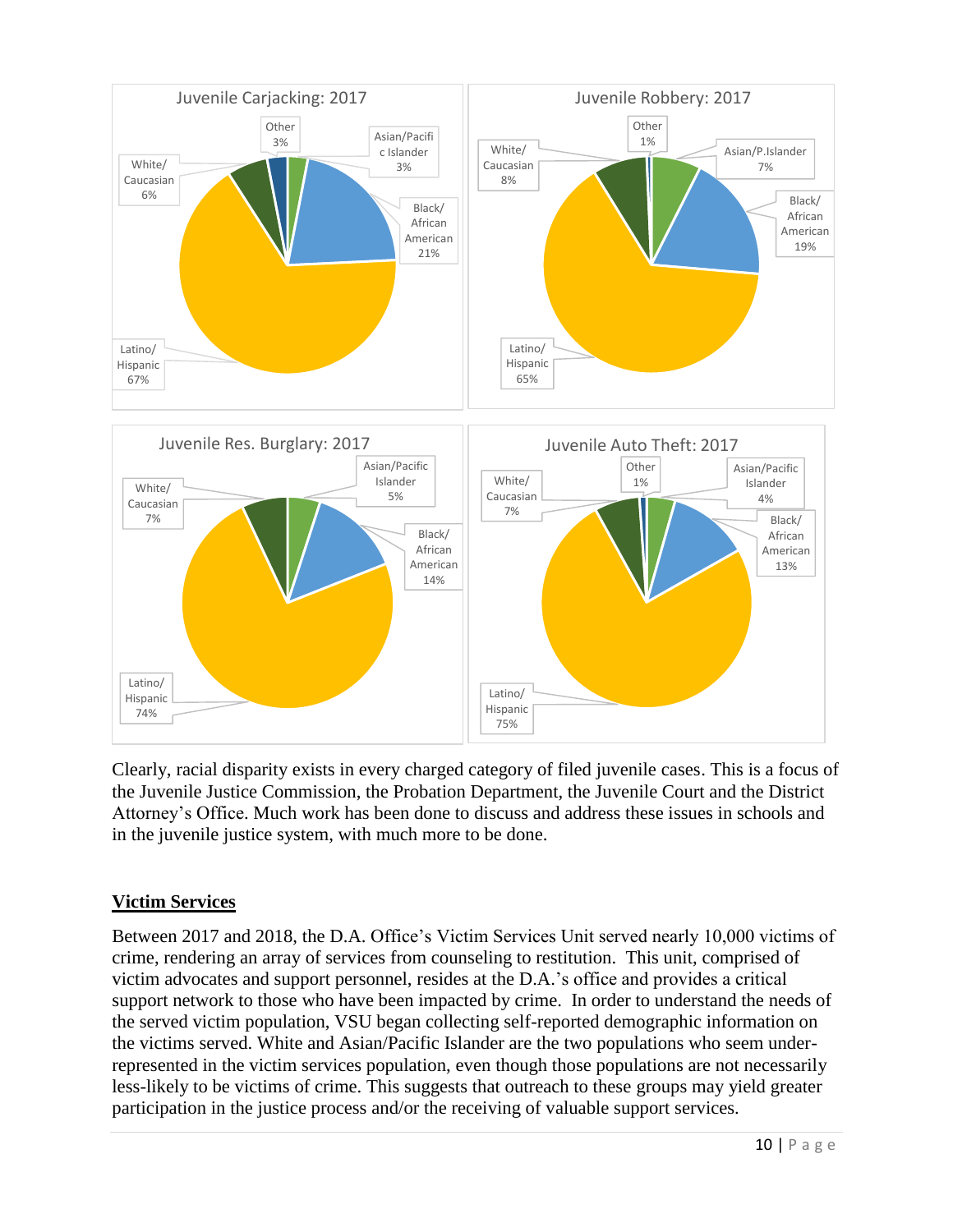

### **Gun and Gang cases:**

One area where the racial disparities are particularly pronounced is in cases where a gun was used or where a criminal street gang enhancement was alleged, under Penal Code 186.22. As seen, the Hispanic/Latino and Black/African-American defendants are largely over-represented in both categories, relative to their share of the population.

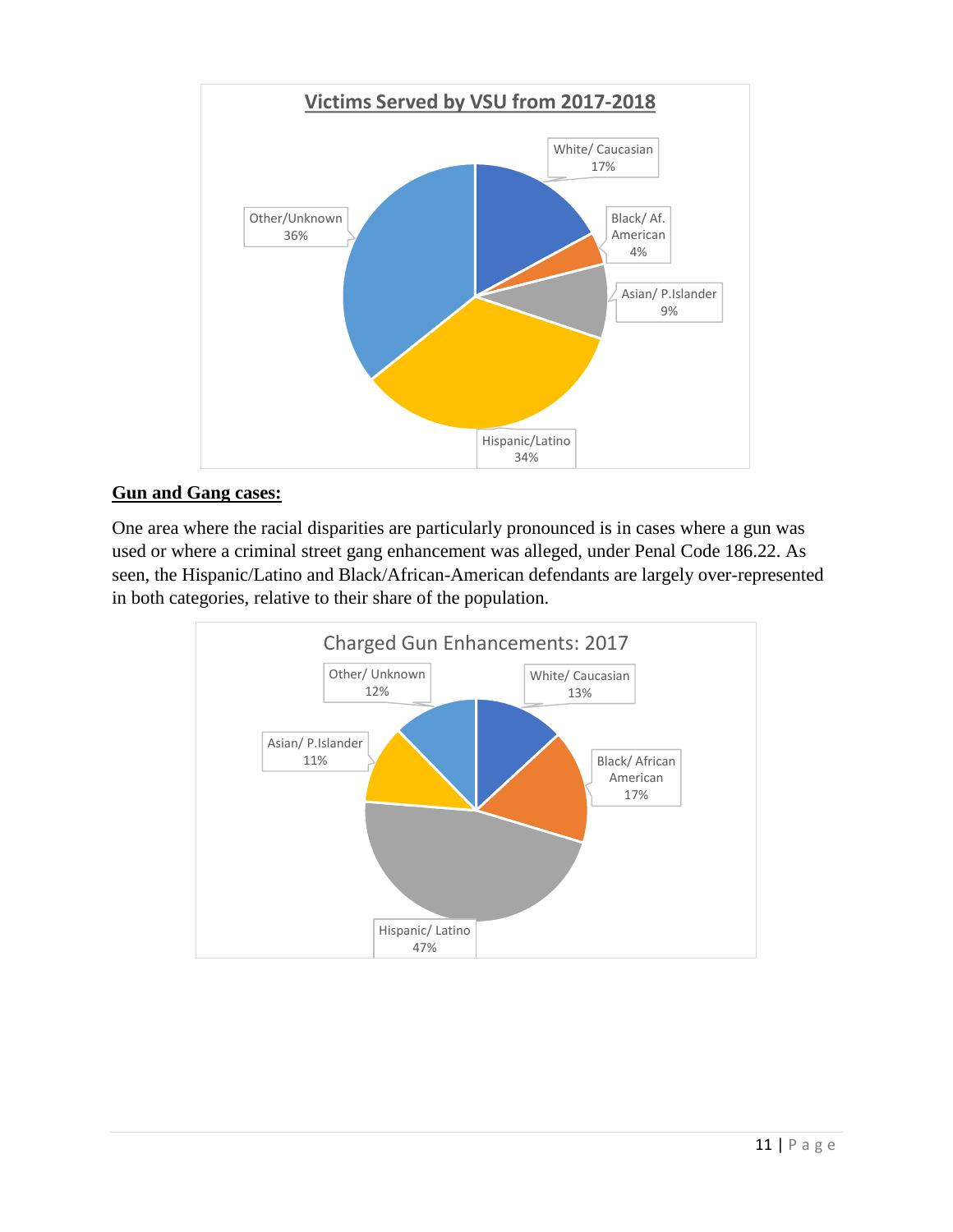

### **What is the DA's Office Doing to Understand and Address Racial Disparity?**

Upon releasing the first "Race and Prosecutions" report in 2016, the District Attorney's office began taking a more systematic approach to studying its own data. In October 2016, D.A. Rosen created a Crime Strategies Unit, designed to find data-driven solutions to crime, and to study internal and external prosecution data.

### **BetaGov Trial**

The D.A.'s Office partnered with the nonprofit BetaGov to study whether human bias may play a role in charging decisions. After consulting with statisticians and academics from BetaGov, the D.A.'s Office developed a race-blind controlled trial of issuing and negotiating practices to see if it revealed any implicit bias in prosecution practices. The trial involved removing racial identifiers from prosecutors' consideration when deciding whether to file criminal charges. Racial identifiers (names, references to race) were redacted from the police reports, and three categories of felony cases were included in the sample: Felony Assault (PC 245), Robbery (PC 211) and Vehicle Theft (VC 10851). Prosecutors were first asked to make a race-blind charging decision, then were asked to make a race-blind settlement offer. During the study, half of the reviewed cases were redacted (race-blind) and half were not redacted (control group) to allow the study to compare the results. The study is ongoing, but in the initial review, the issuing rates on felony cases seem to be statistically similar to the control group. The one exception was for African-American/Black defendants where more felonies were issued in the race-blind than in the control group.

Importantly, cases that required review of photos, surveillance video or police body-worn camera video needed to be removed from the trial, as did cases where a decision to file criminal charges needed to be done quickly. These restrictions limited the sample size and may have affected the outcomes.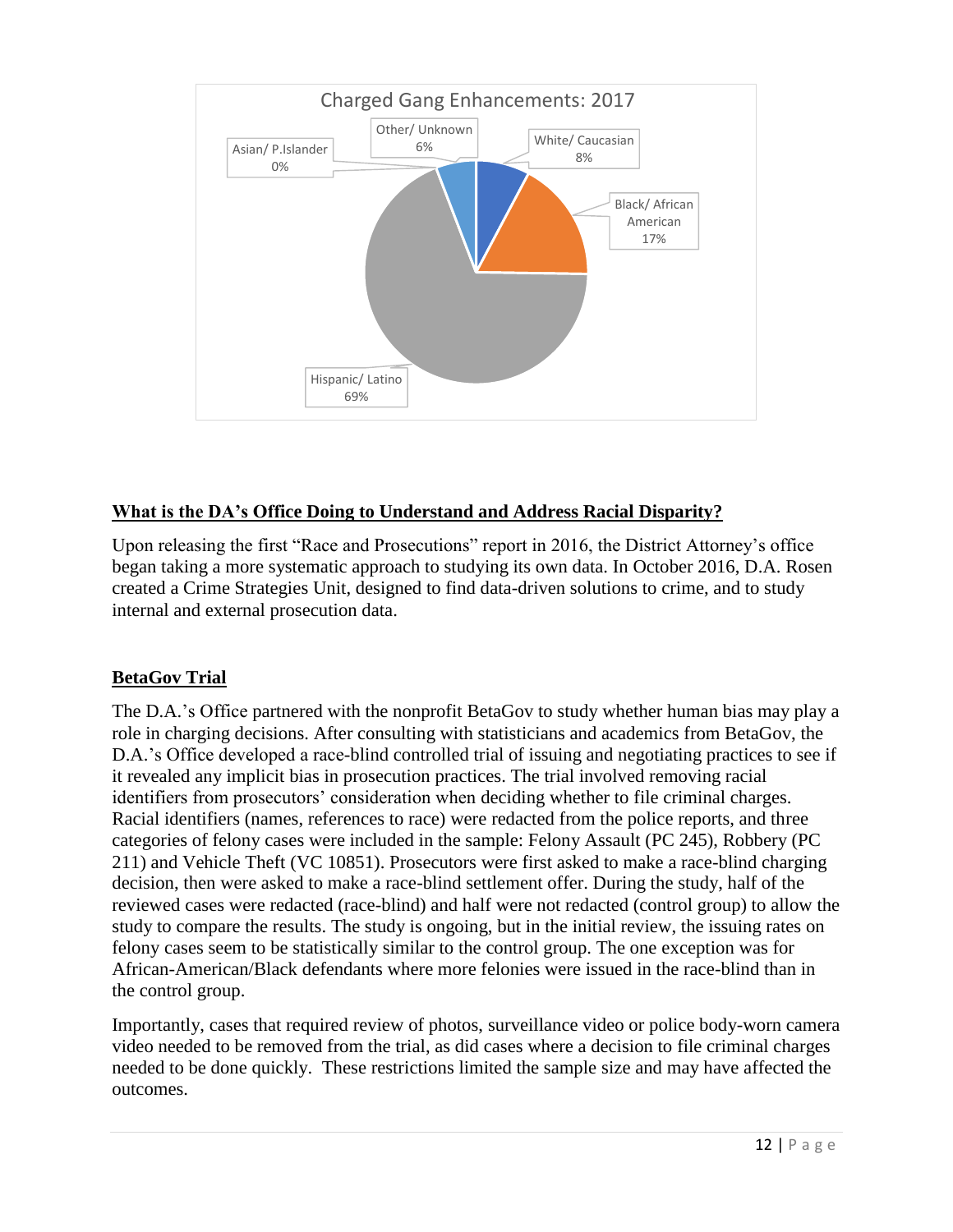

There were 74 cases in the initial study. Conducting this trial proved challenging. The process of removing racial identifying information is time-consuming and sometimes impossible due to the nature of the case. As the study progresses, a much more robust sample size will reveal whether measurable human bias enters at the charging stage of a criminal case.

#### **Prevention and Outreach**

The Community Prosecution Unit at the DA's Office continues to work with youth, communities of color and justice System Partners to address social root causes of crime. Our community prosecutors work in the zip codes most affected by crime and social inequality in order to prevent crime through early advocacy and support. We continue to invest in this program as preventing crime is as important as prosecuting crime in Santa Clara County. This team will continue to partner with the Crime Strategies Unit to understand the data behind race and prosecution.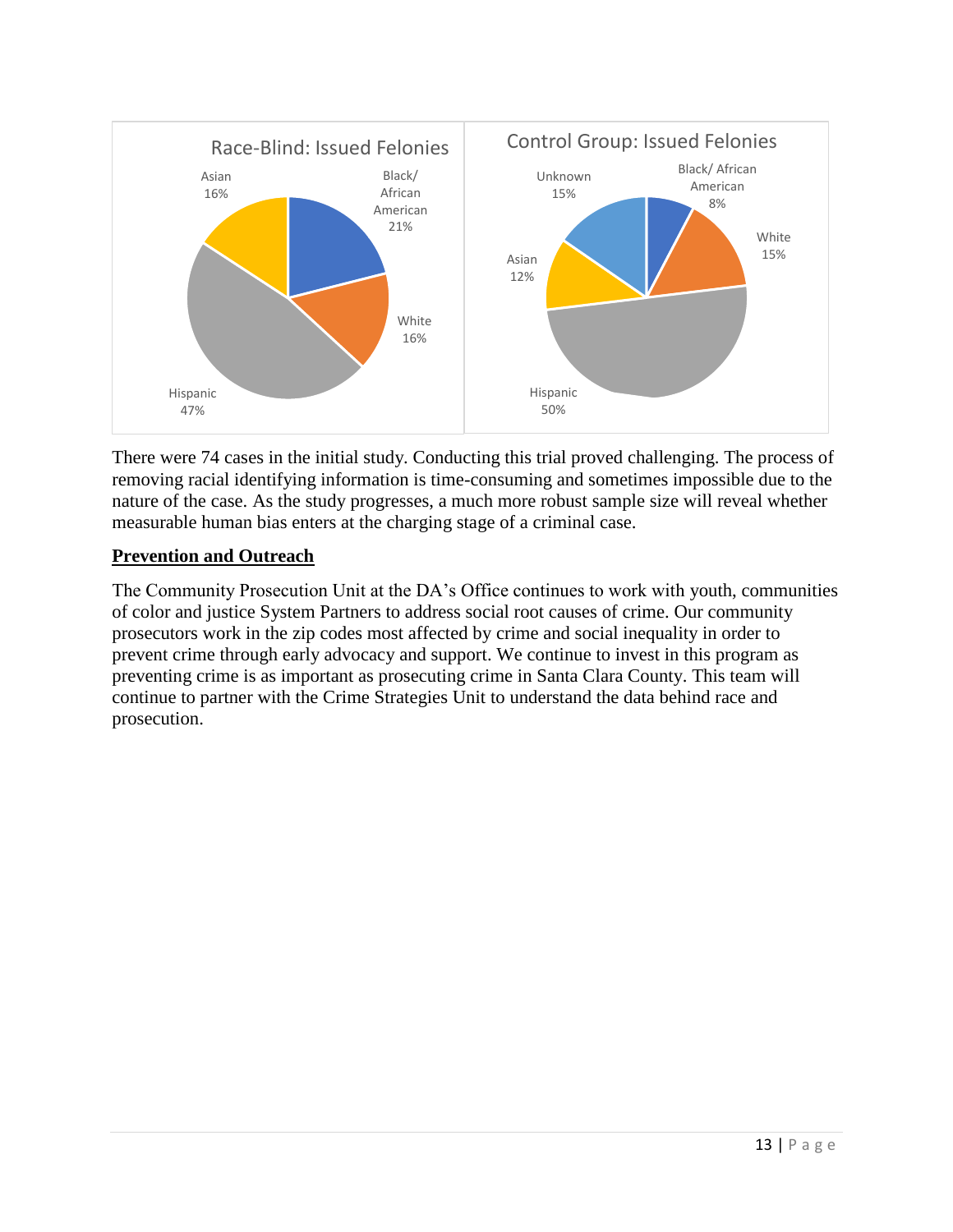# RACE AND PROSECUTIONS REPORT

2013-2017

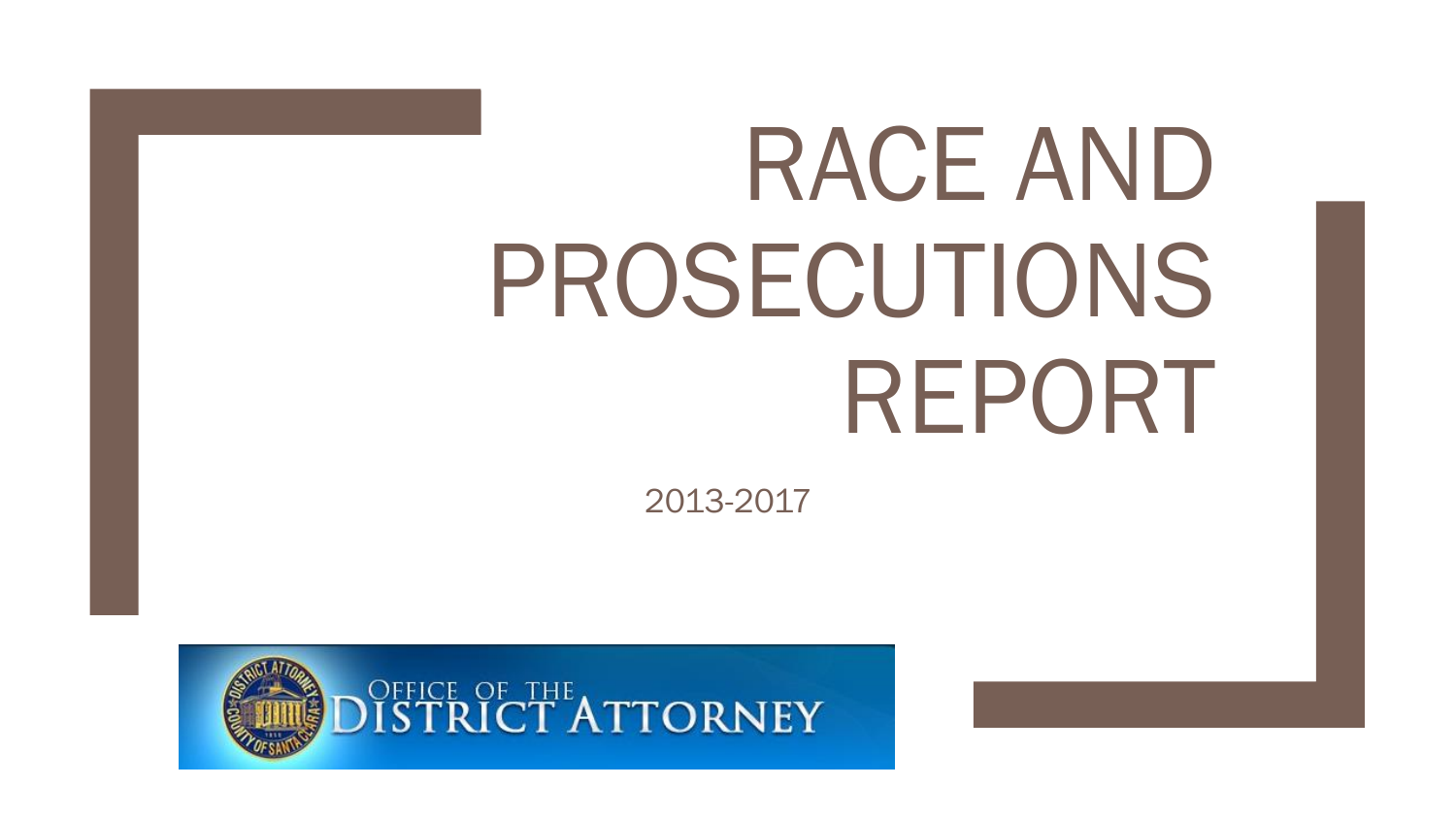# RACE OF SANTA CLARA COUNTY RESIDENTS



*Source: US Census Bureau, 2015 American Community Survey*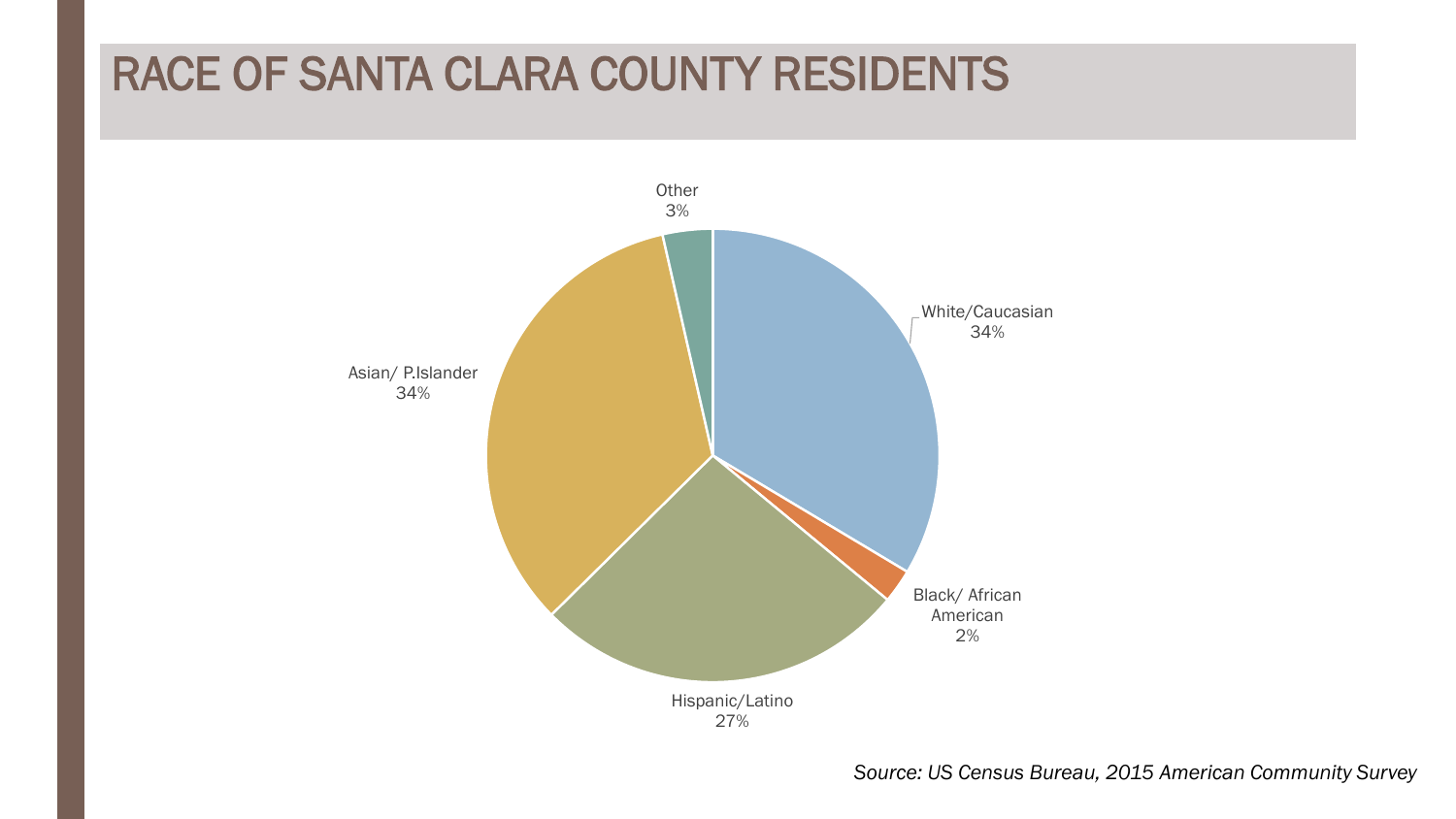### COUNTRY OF ORIGIN OF IMMIGRANT POPULATION SANTA CLARA COUNTY



37.1% OF SANTA CLARA COUNTY RESIDENTS WERE BORN IN ANOTHER COUNTRY (2010 STUDY BY USC)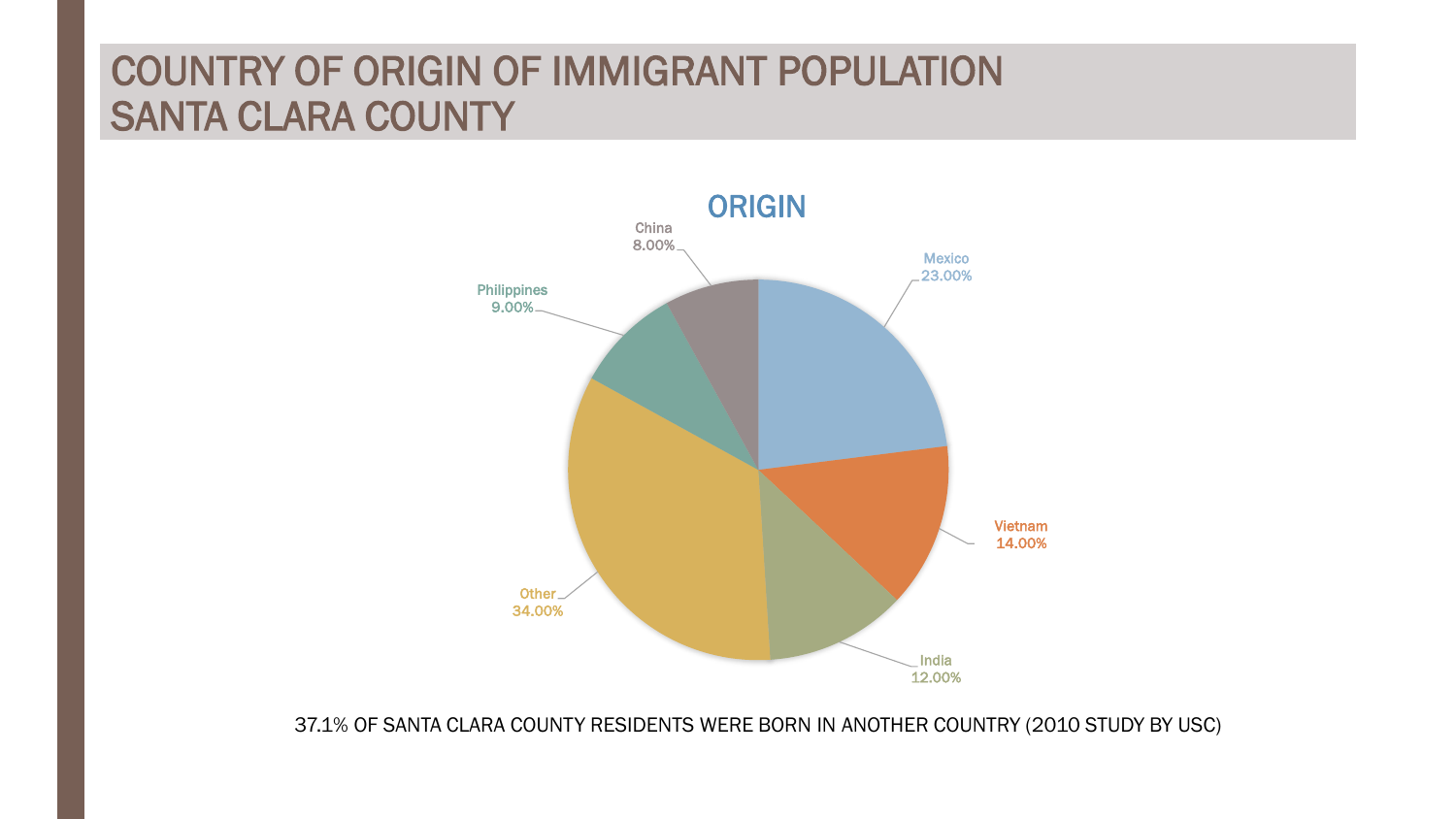# MEDIAN HOUSEHOLD INCOME IN SANTA CLARA COUNTY



2017 American Community Survey, US CENSUS DATA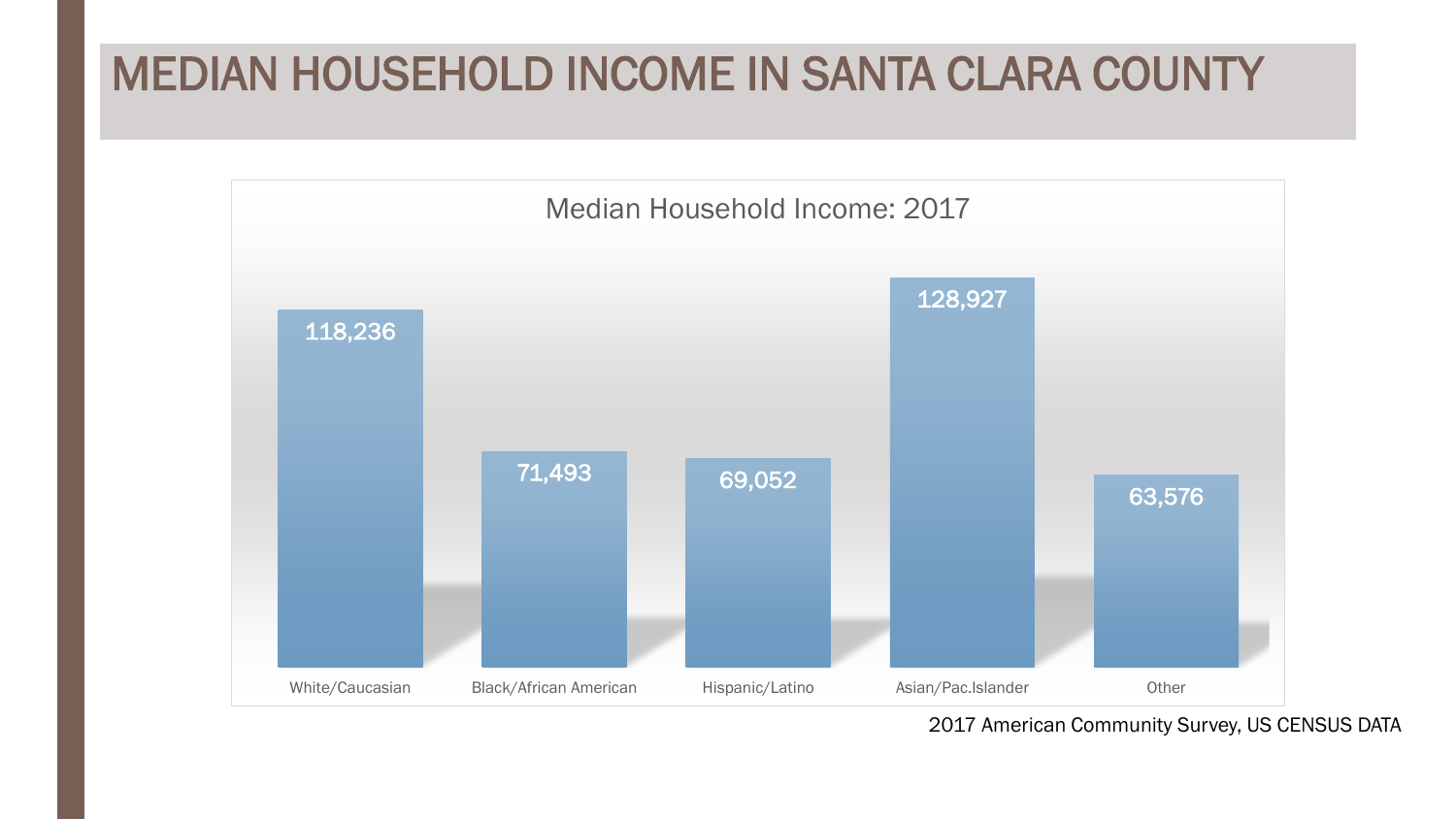### PERCENT OF STUDENTS DROPPING OUT OF HIGH SCHOOL BY RACE

| Percent of Students Not Completing High School, by<br>Race/Ethnicity: 2016 |       |  |  |  |
|----------------------------------------------------------------------------|-------|--|--|--|
| Hispanic/Latino                                                            | 20.8% |  |  |  |
| <b>African American/Black</b>                                              | 14.9% |  |  |  |
| <b>Filipino</b>                                                            | 4.6%  |  |  |  |
| <b>White</b>                                                               | 4.5%  |  |  |  |
| <b>Asian American</b>                                                      | 3.1%  |  |  |  |
| 2+ Races                                                                   | 6.2%  |  |  |  |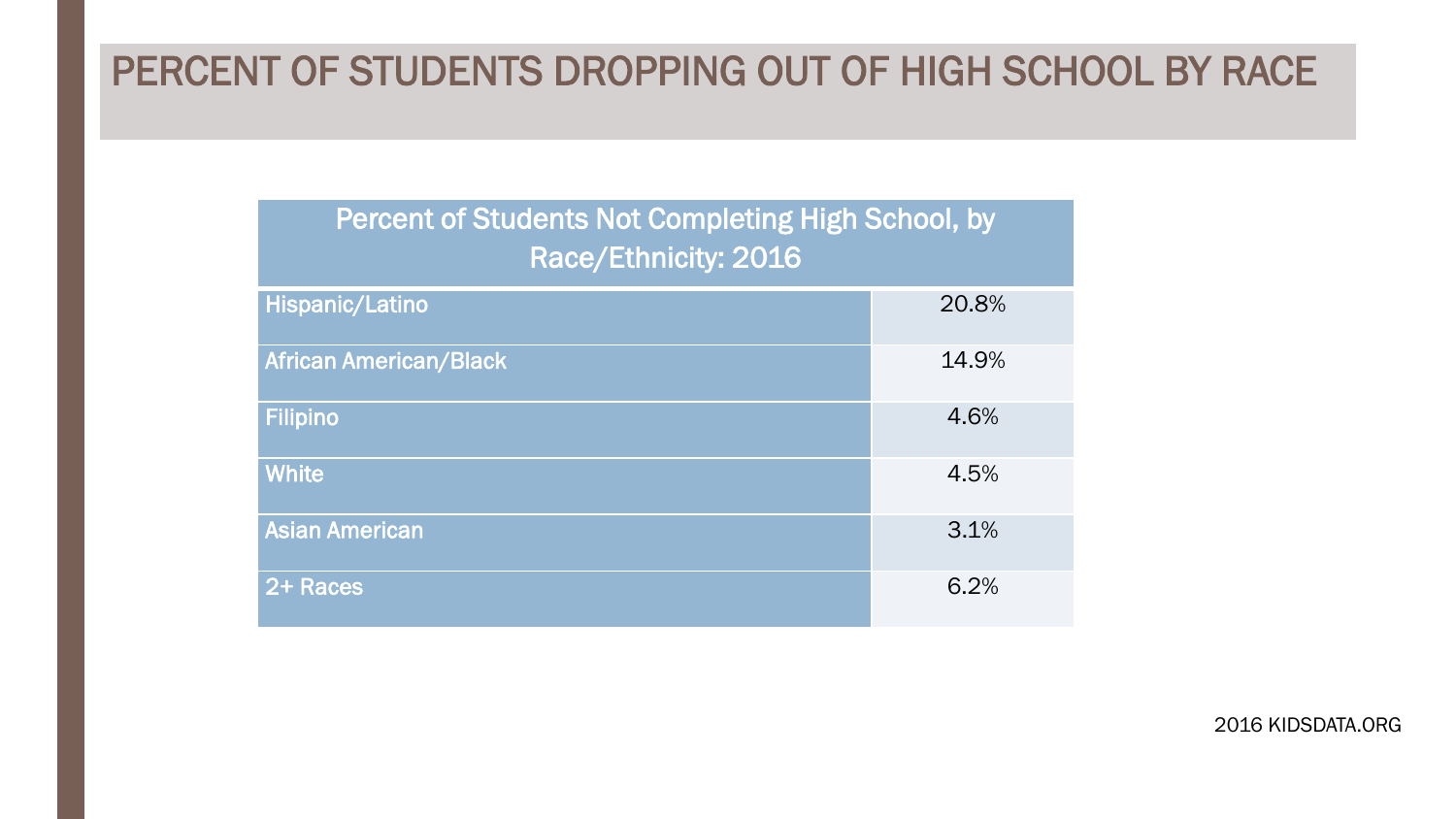### RACE OF DEFENDANTS IN FILED MISDEMEANORS 2013-2017

19,905 21,951 22,551 23,848 29,462 0 5000 10000 15000 20000 25000 30000 35000 2013 2014 2015 2016 2017

Filed Misdemeanors 2013-2017

RACE BY PERCENTAGE: 2017

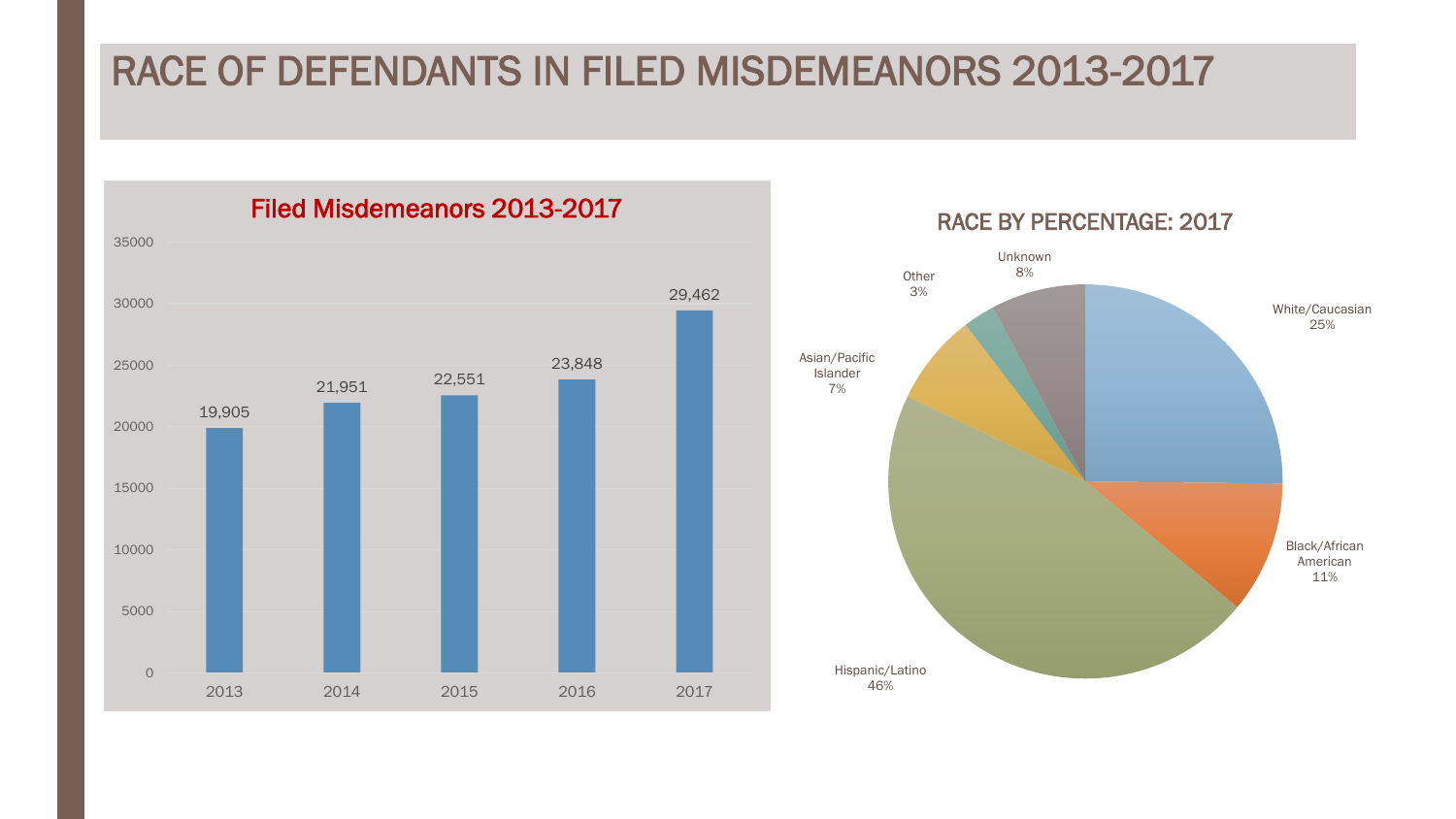### RACE OF SUSPECTS IN NON-FILED MISDEMEANORS FROM 2013-2017

3418 3949 3444 4534 4347 0 500 1000 1500 2000 2500 3000 3500 4000 4500 5000 2013 2014 2015 2016 2017

Non-Filed Misdemeanors 2013-2017



### RACE BY PERCENTAGE: 2017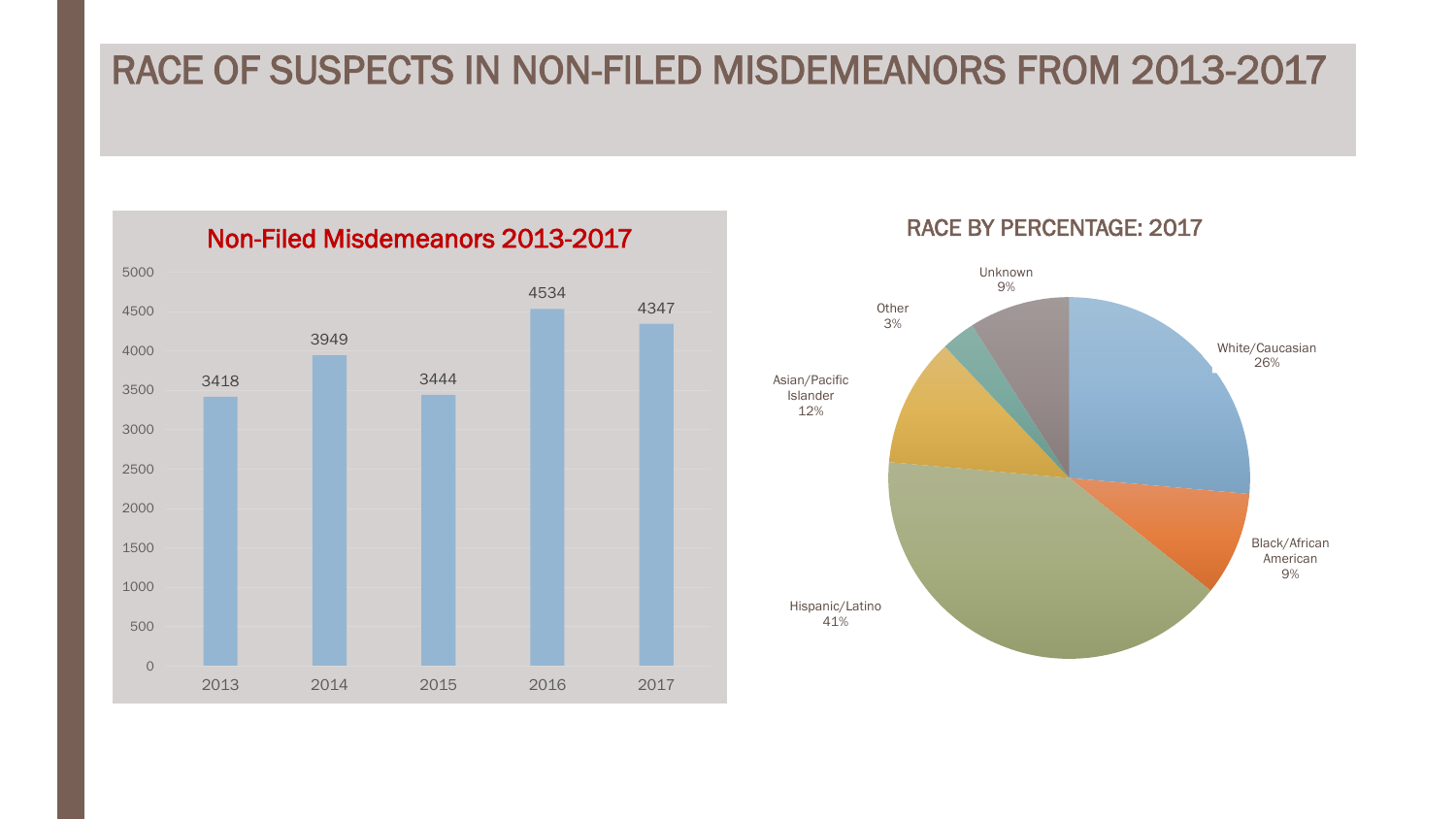# RACE OF DEFENDANTS IN FILED FELONIES 2013-2017



*Note that the passage of Proposition 47 in November of 2014 reclassified five felonies as misdemeanors.*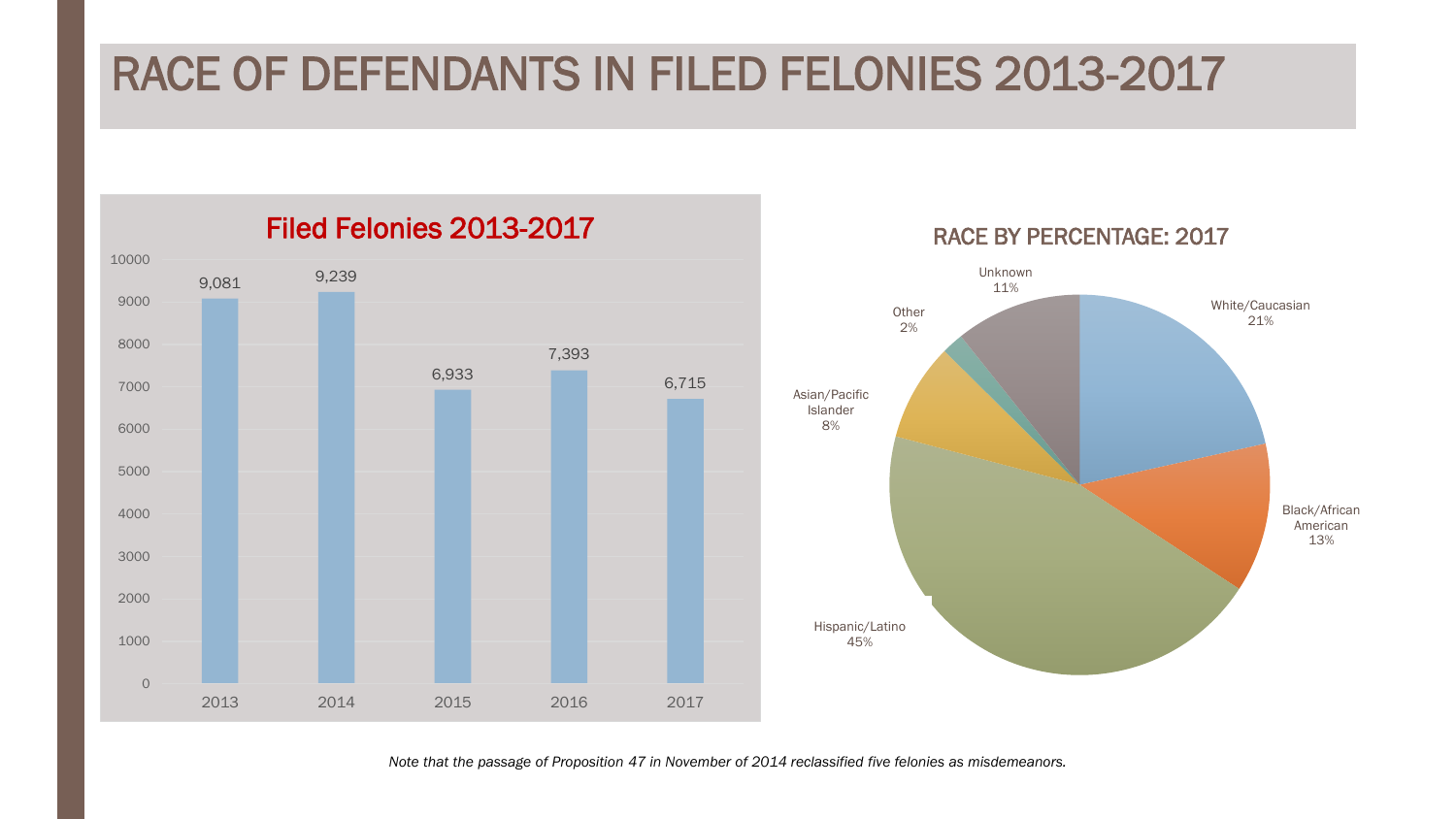# RACE OF DEFENDANTS IN NON-FILED FELONIES 2013-2017

White/Caucasian 22% Black/African American 13% Hispanic/Latino 42% Asian/Pacific Islander 9% **Other** 2% Unknown 12% RACE BY PERCENTAGE: 2017 764 1,029 981 1,213 1,173 0 200 400 600 800 1000 1200 1400 2013 2014 2015 2016 2017 Non-Filed Felonies: 2013-2017

*Note that the passage of Proposition 47 in November of 2014 reclassified five felonies as misdemeanors.*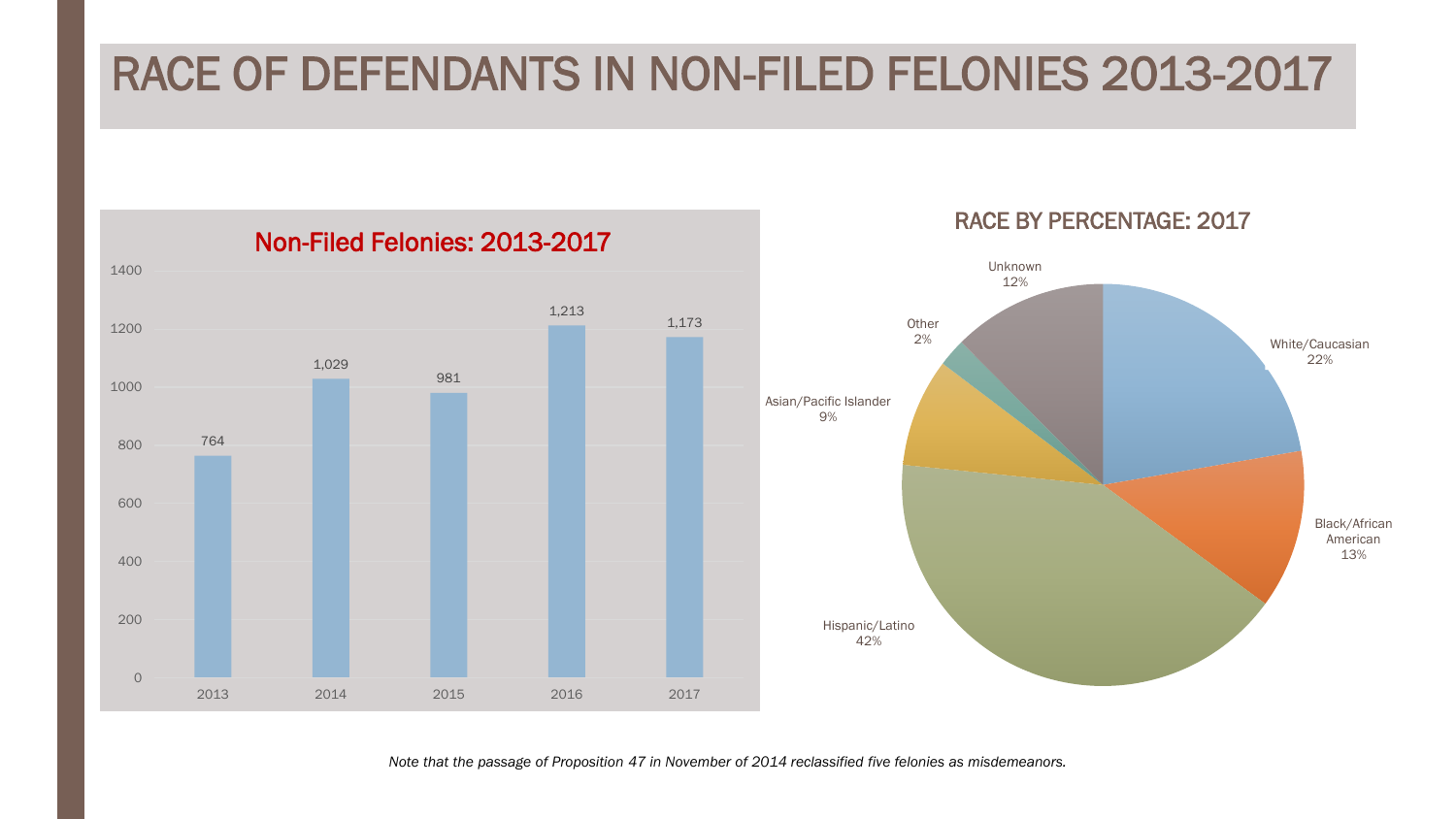

### Felony & Misdemeanor Defendants: 2017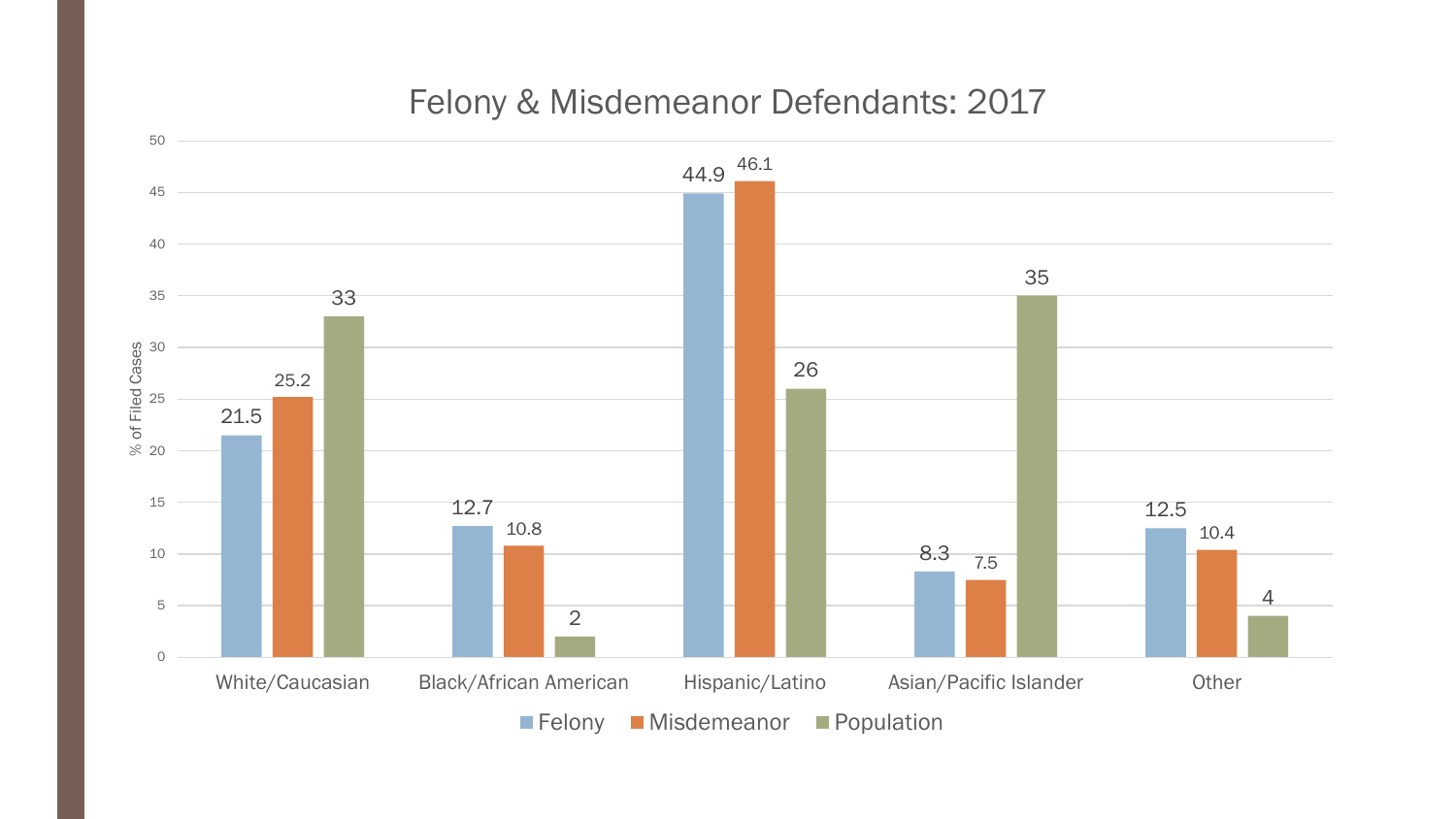### 2017 Comparison of Percentage Race in Filed and Non-Filed Misdemeanors and Felonies

| Race                             | <b>Filed</b><br>Misdemeanors (%) | <b>Non-Filed</b><br>Misdemeanors (%) | <b>Filed Felonies (%)</b> | <b>Non-Filed Felonies</b><br>$(\%)$ |
|----------------------------------|----------------------------------|--------------------------------------|---------------------------|-------------------------------------|
| <b>Black/African</b><br>American | 11                               | 9                                    | 13                        | 13                                  |
| Hispanic/Latino                  | 46                               | 41                                   | 45                        | 42                                  |
| White/Caucasian                  | 25                               | 26                                   | 21                        | 22                                  |
| Asian/Pacific<br><b>Islander</b> | $\overline{7}$                   | 12                                   | 8                         | 9                                   |
| Unknown                          | 8                                | 9                                    | 11                        | 12                                  |
| Other                            | 3                                | 3                                    | $\overline{2}$            | $\overline{2}$                      |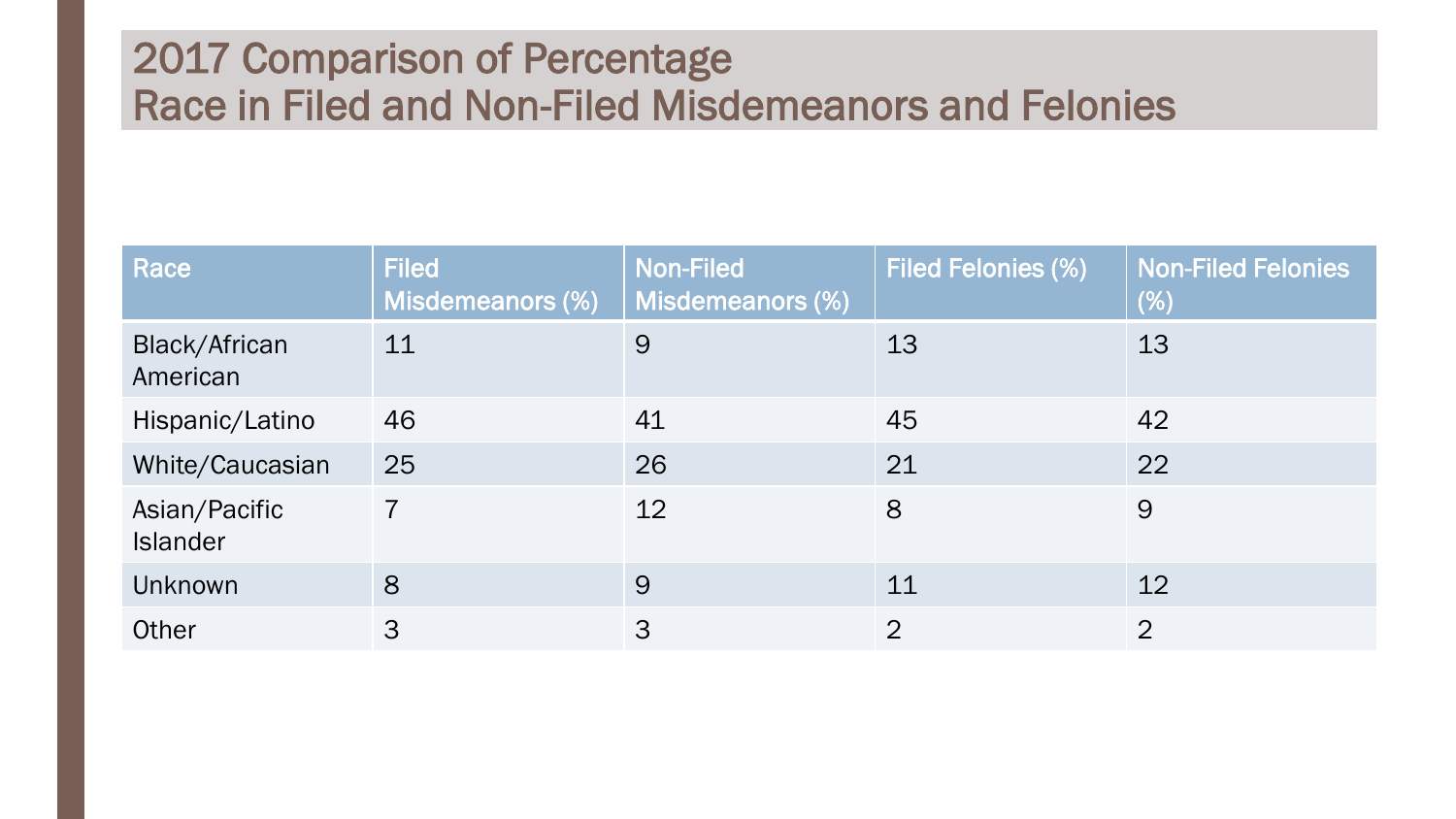

■ The following slides address different crime types that the District Attorney's Office prosecutes and examines the race of the defendants prosecuted across different crime types from 2013 to 2017.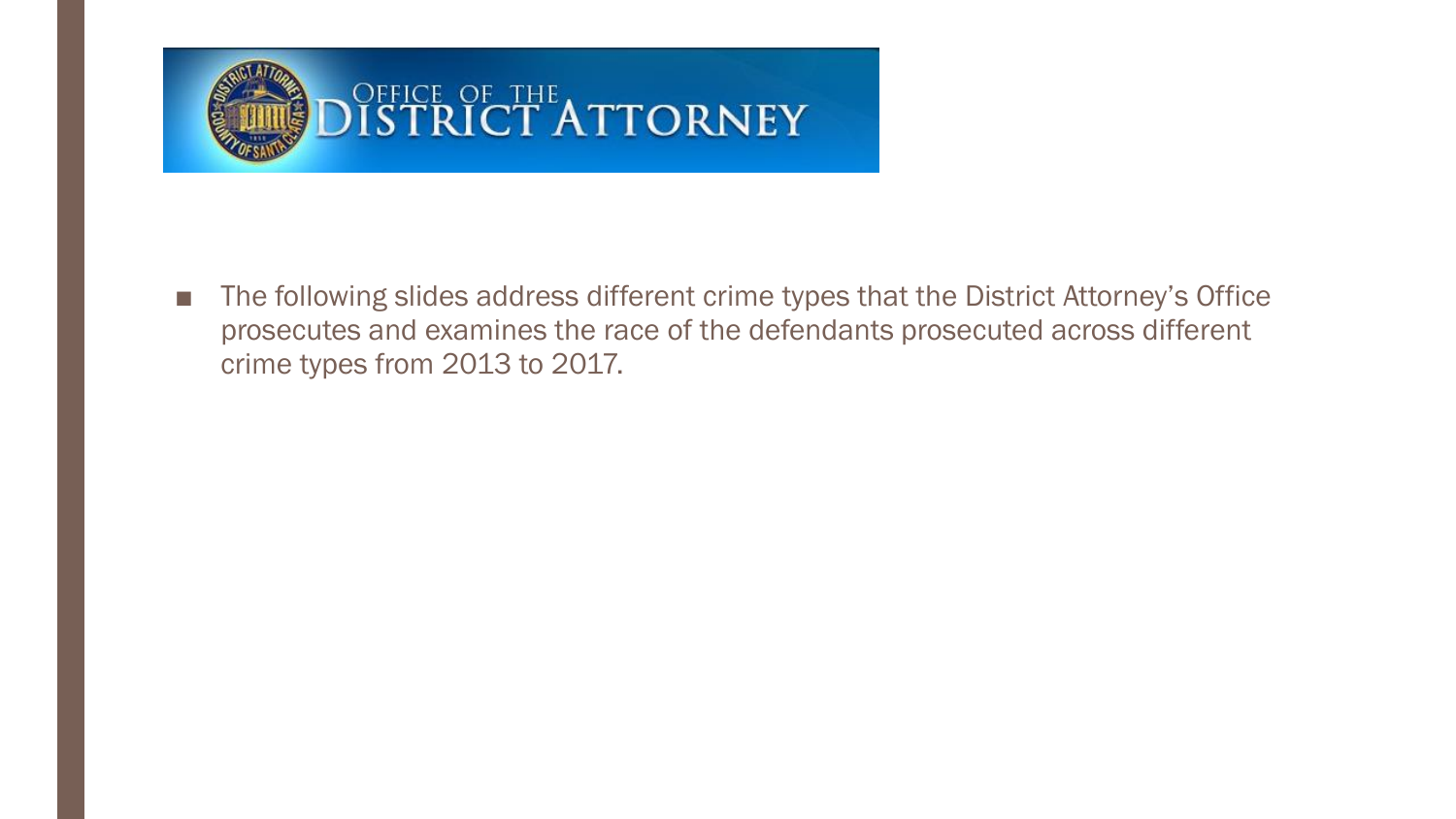### Assault With a Deadly Weapon or By Force Likely to Cause Great Bodily Injury Felonies; PC 245(a)



*This information reflects the following: 245(a)(1), 245(a)(2), 245(a)(3) and 245(a)(4) PC*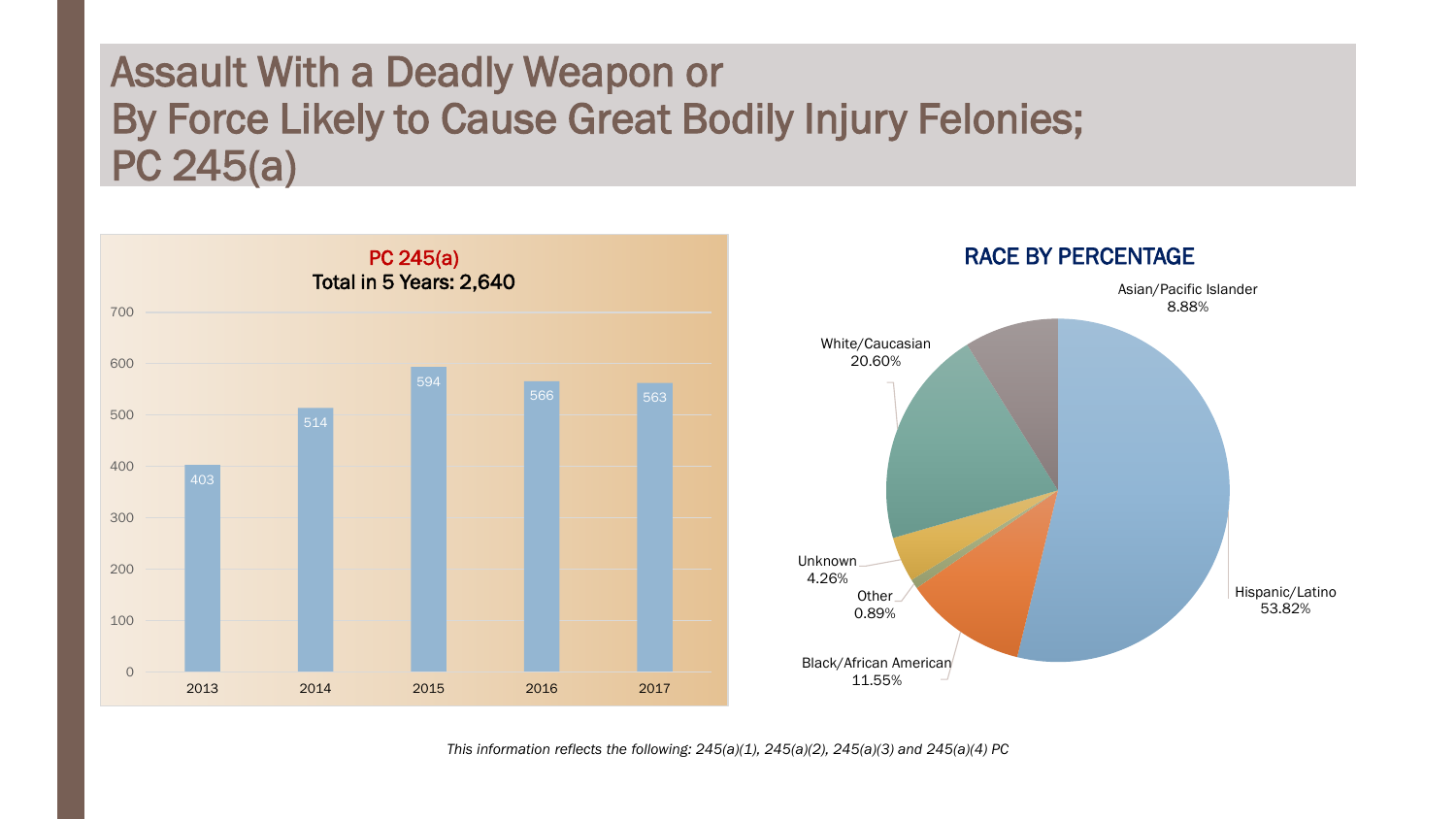# Drug Possession Misdemeanors; H&S 11377 (possession of methamphetamine)





*Note that after the passage of Proposition 47 in November of 2014, a violation of H&S 11377 could only be charged as a misdemeanor and not as a felony.*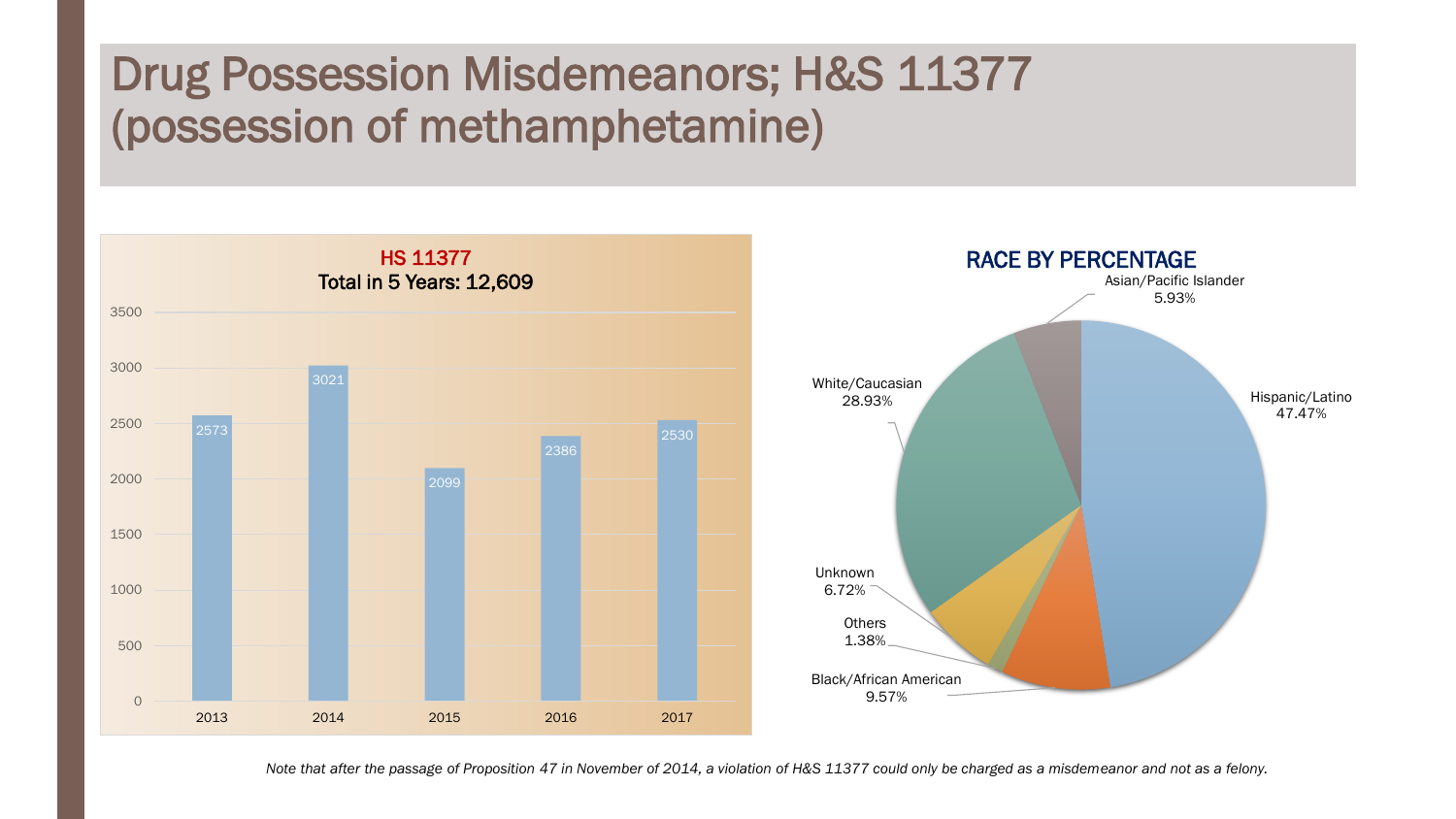# Resisting Arrest PC 148



*This information reflects the following: 148(a)(1), 148.3(a), 148.4(a)(1), 148.4(a)(2), 148.5(a), and 148.9*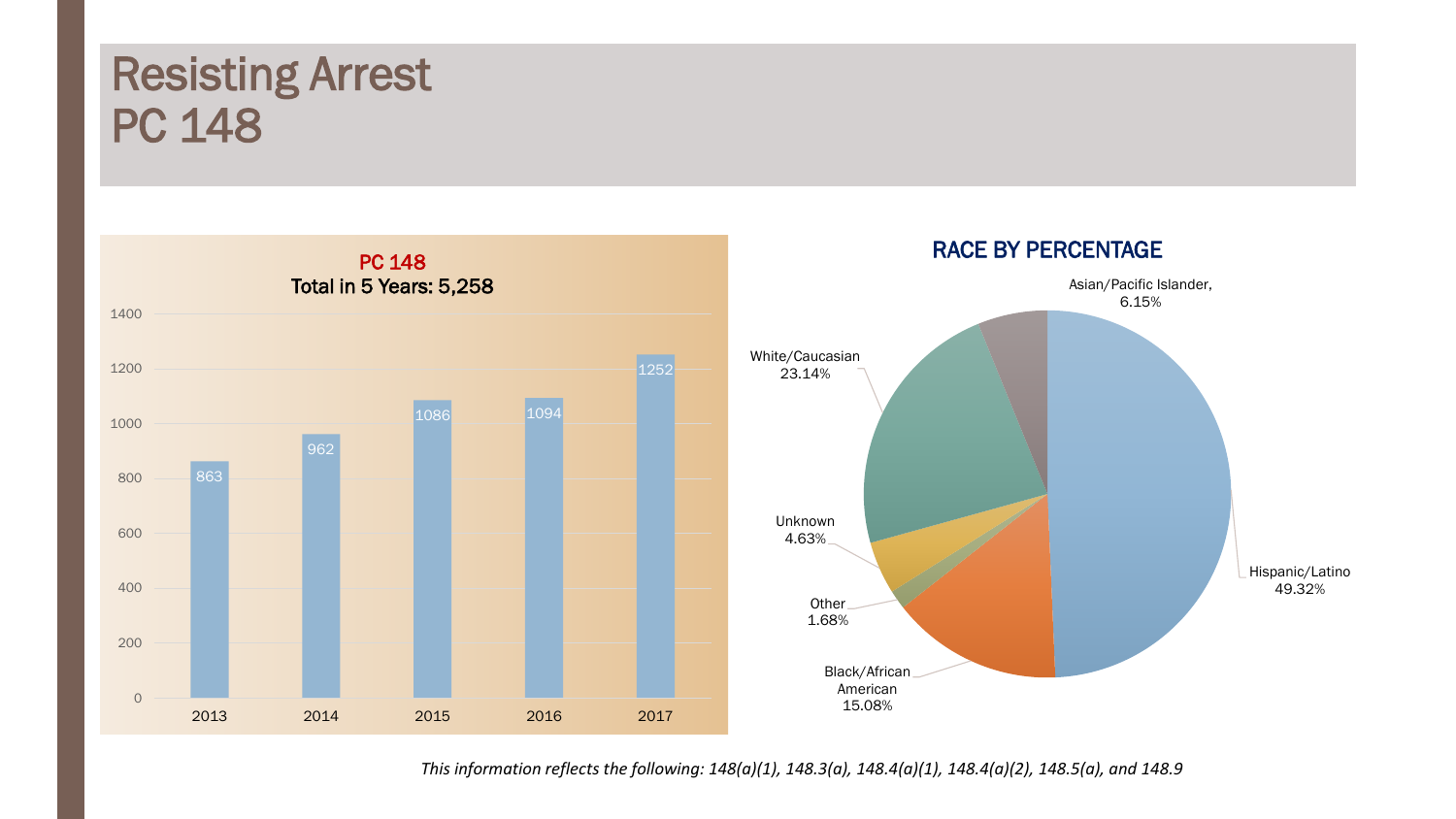# DUI Misdemeanors; Police Contact by Vehicle Stop VC 23152/23153



*This information reflects the following: 23152(a), 23152(b), 23153(a), 23153/23566(a), 23152(c), 23152(e) and 23152(f)*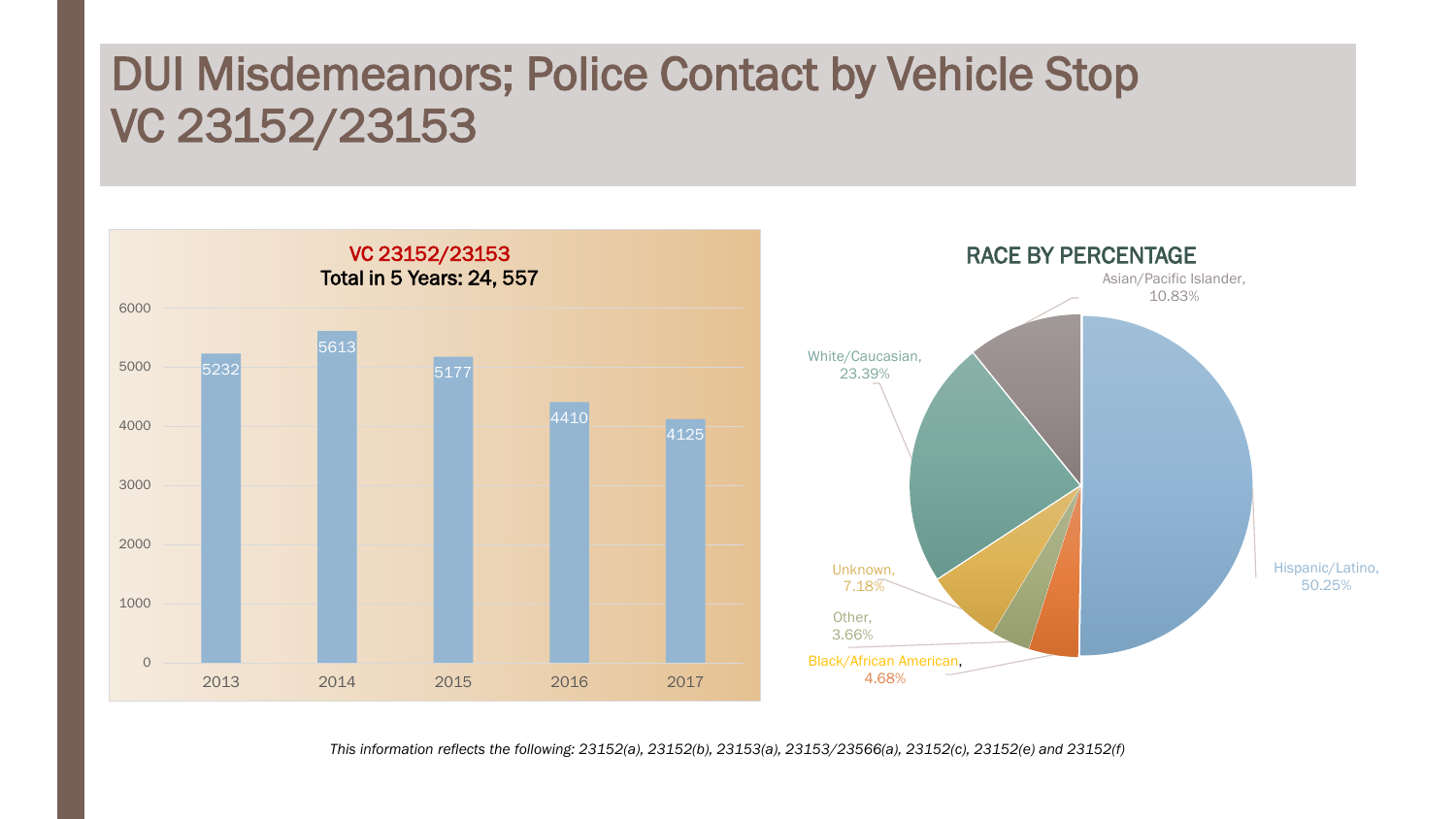# DUI Felonies VC 23152/23153





*This information reflects the following: 23152/23550(a), 23152/23550.5(a)*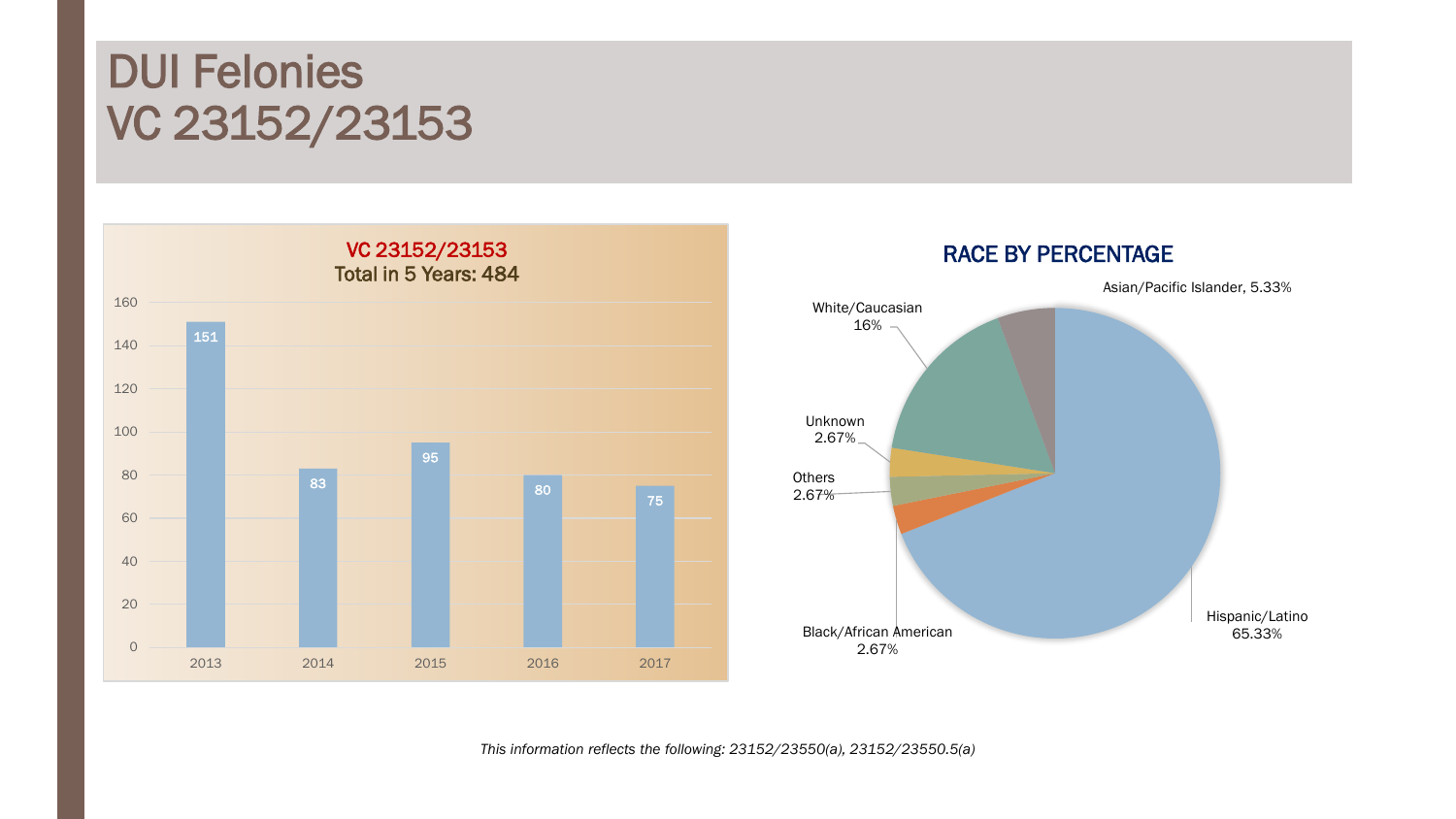# Commercial Burglaries PC 460(b)



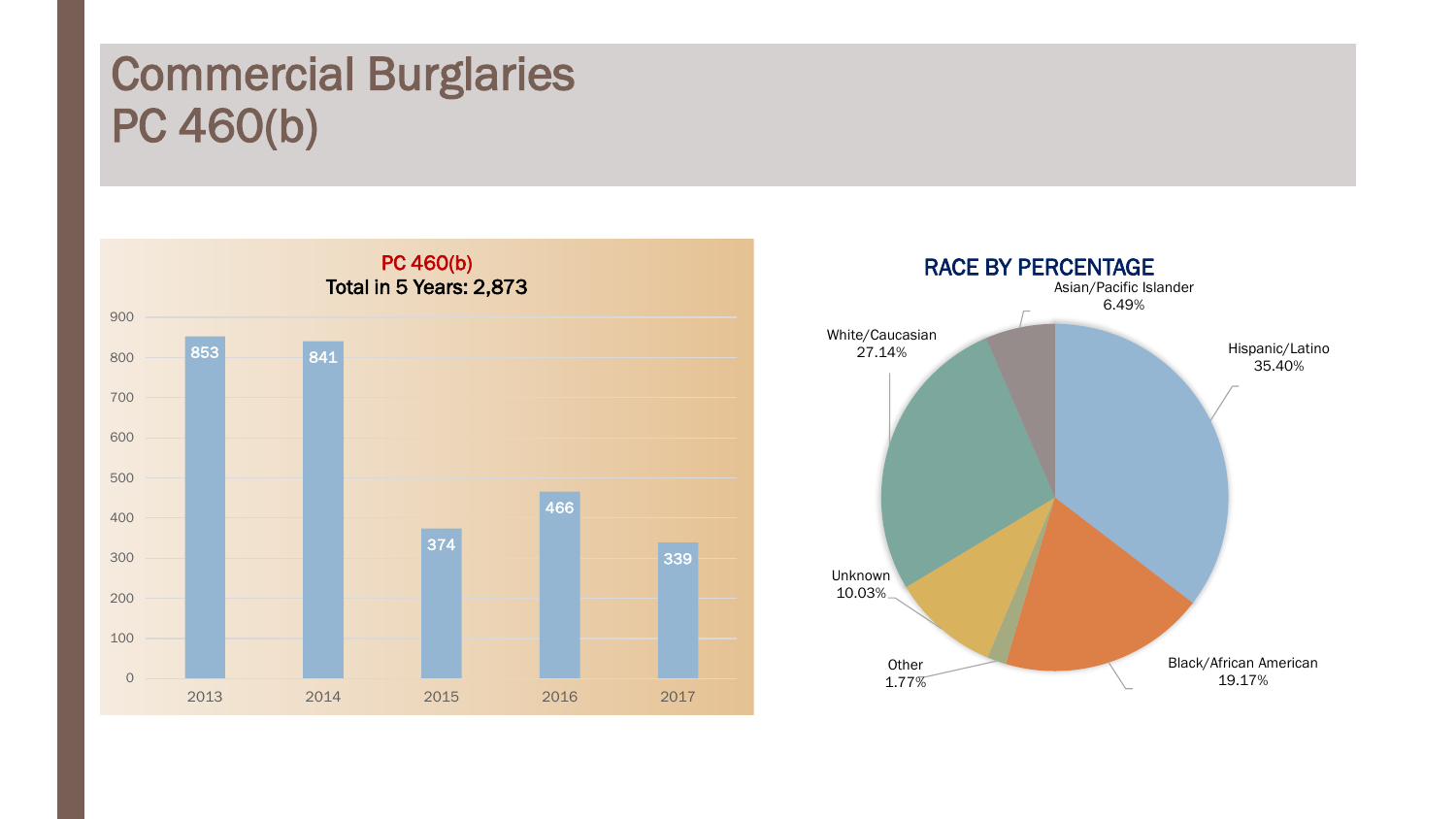# Residential Burglaries PC 460(a)



# Asian/Pacific Islander 4.87% RACE BY PERCENTAGE

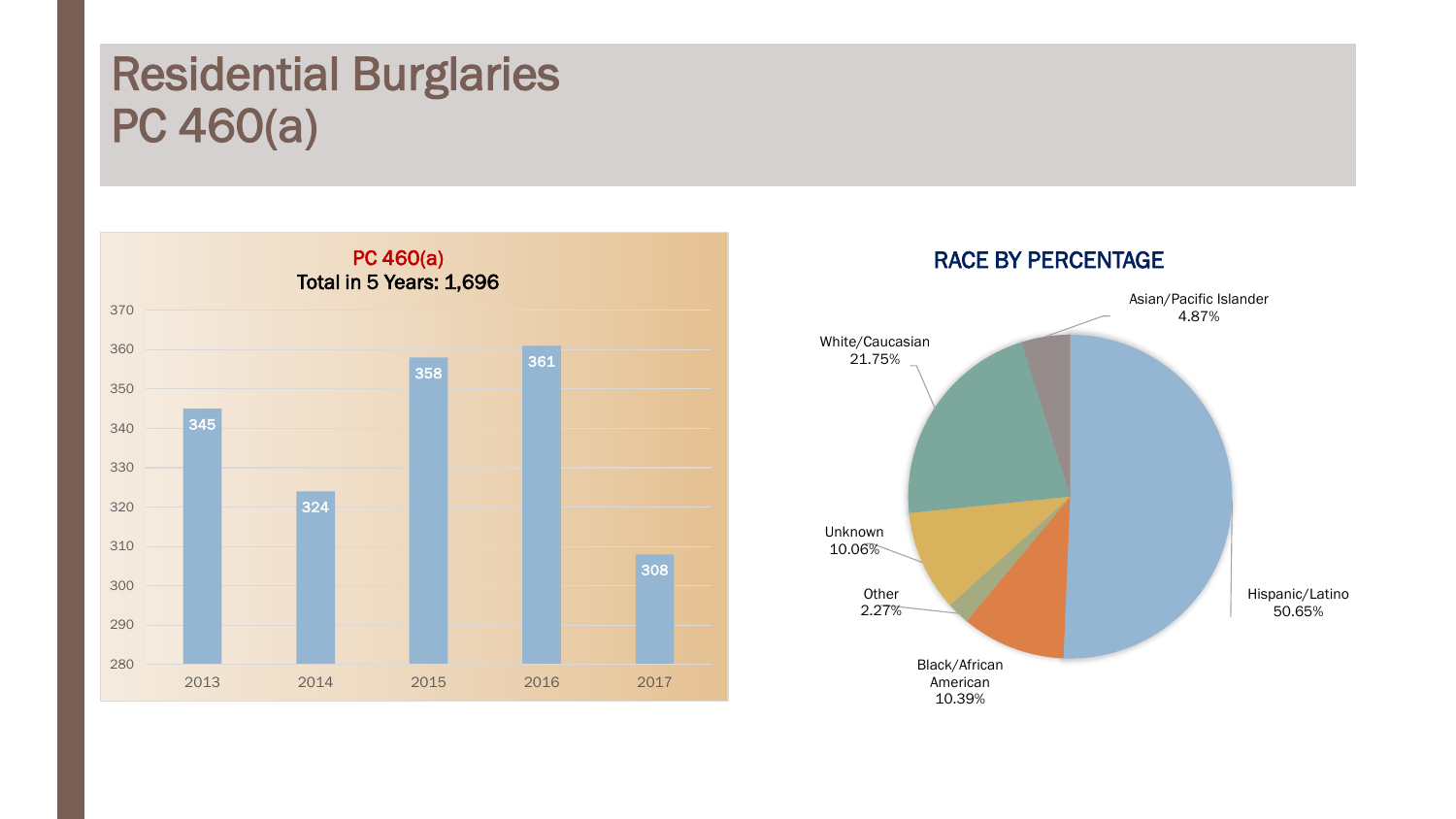# Robbery PC 211





*This information reflects the following: 211-212.5(a), 211-232.5(b), 211-212.5(c) and 211-213(a)(1)(A)*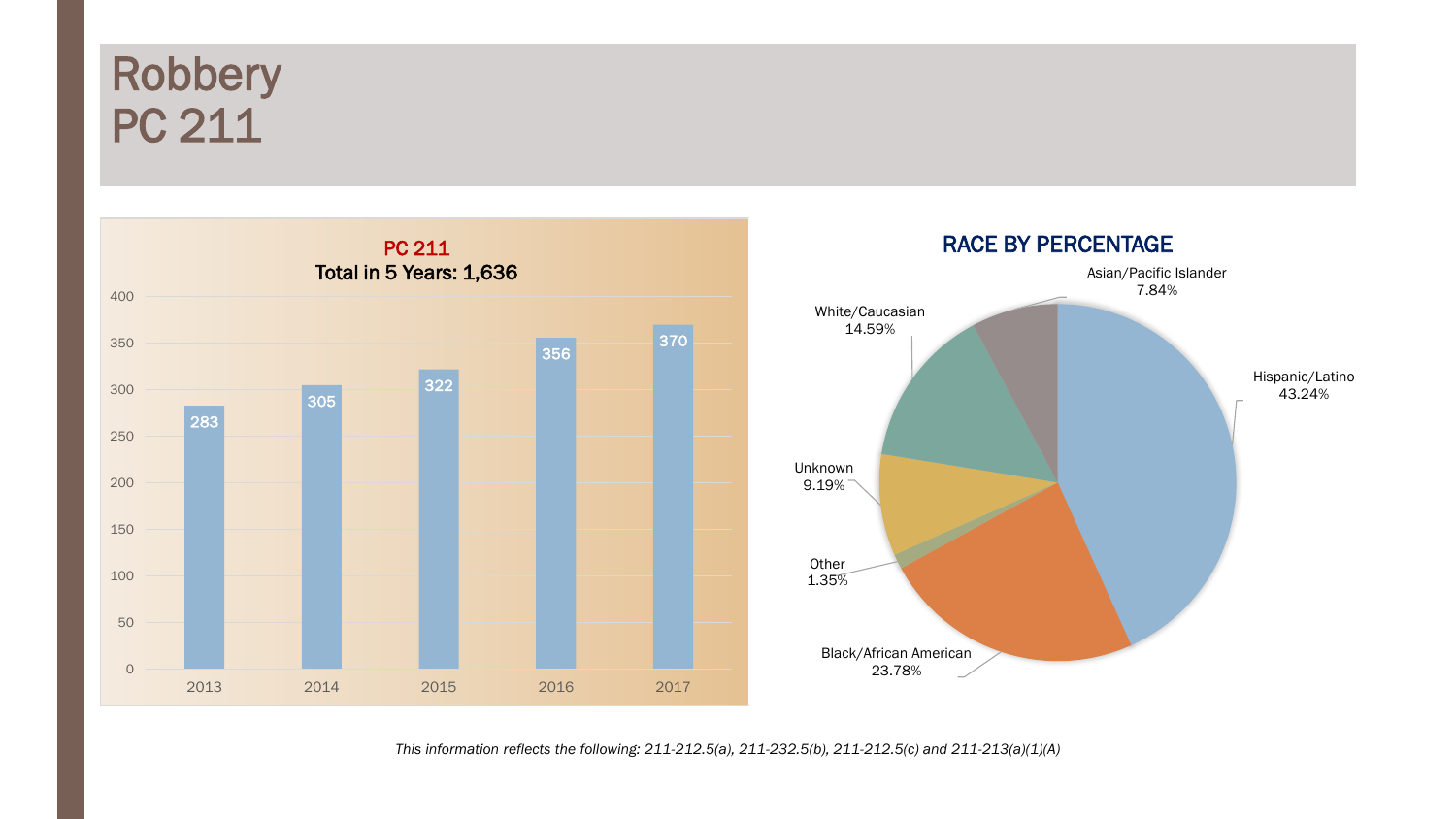# Misdemeanor Domestic Violence PC 243(e)



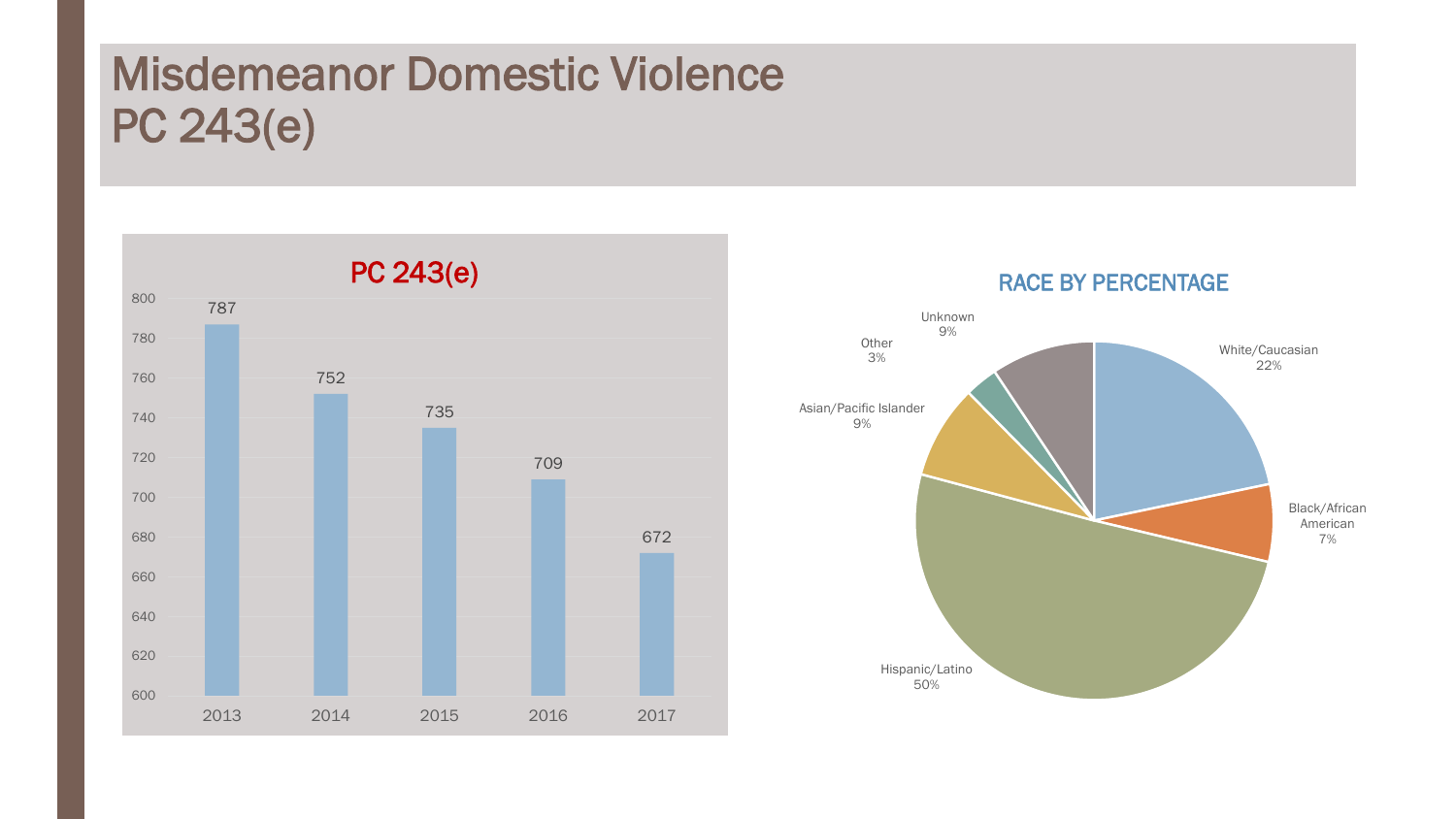# Corporal Injury on a Spouse PC 273.5



*This information reflects the following: Misd & Felony level of 273.5(a), 273.5(e)(1), 273.5(f)(1), 273.5(f)(2) and 273.5(e)(2)*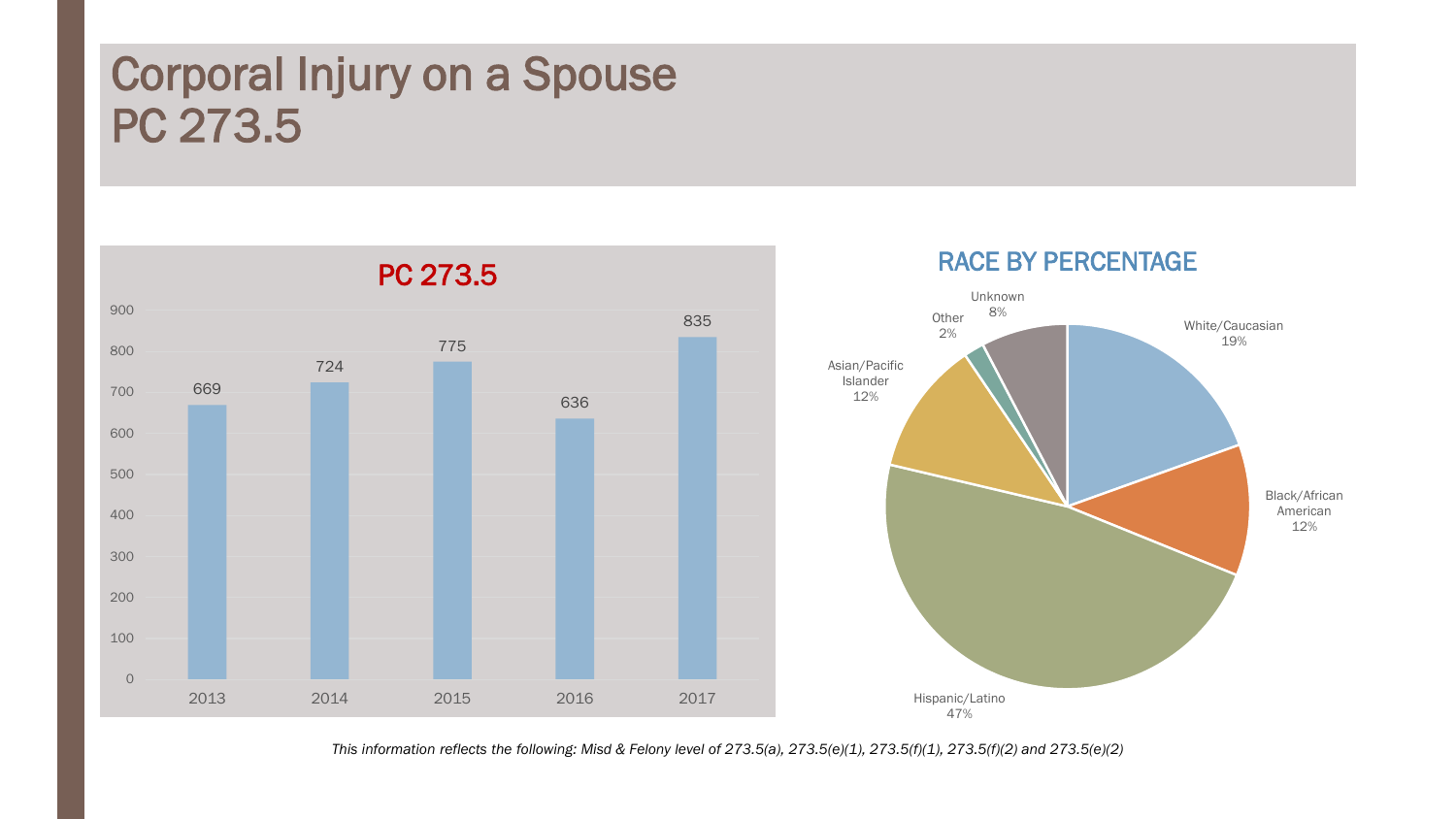# Homicide & Attempted Murder PC 187







*It should be noted that when two or more people are involved in a killing then this data reflects each of those charged, even though there may be only one homicide victim. This information reflects the following: 187, 664(a) 187 and 664(e) 187 PC.*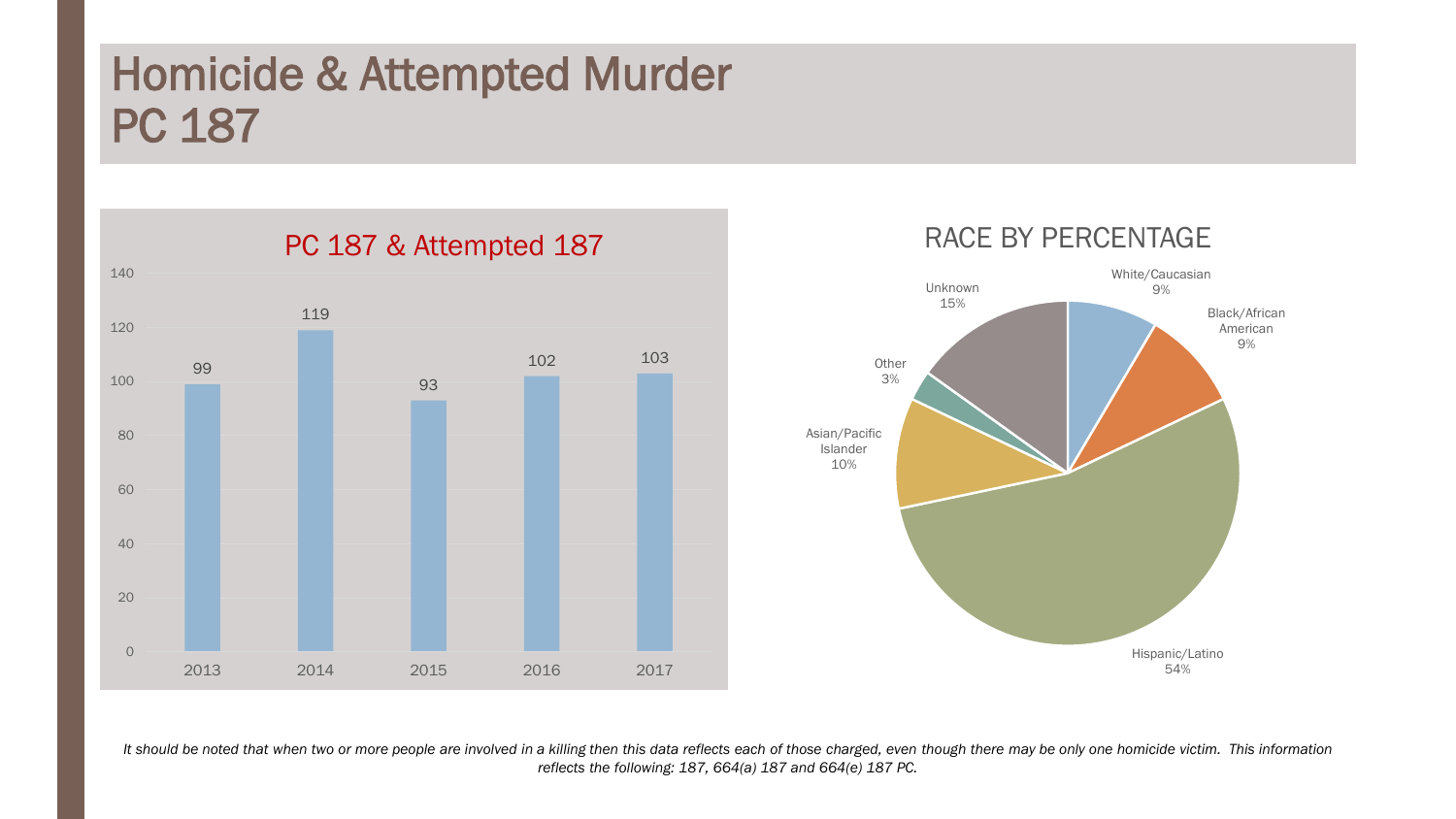### HS 11550 Misdemeanor Under the Influence of Controlled Substance [Police Contact Often Face To Face]



*This information reflects the following: 11550(a)(1) and 11550(e)*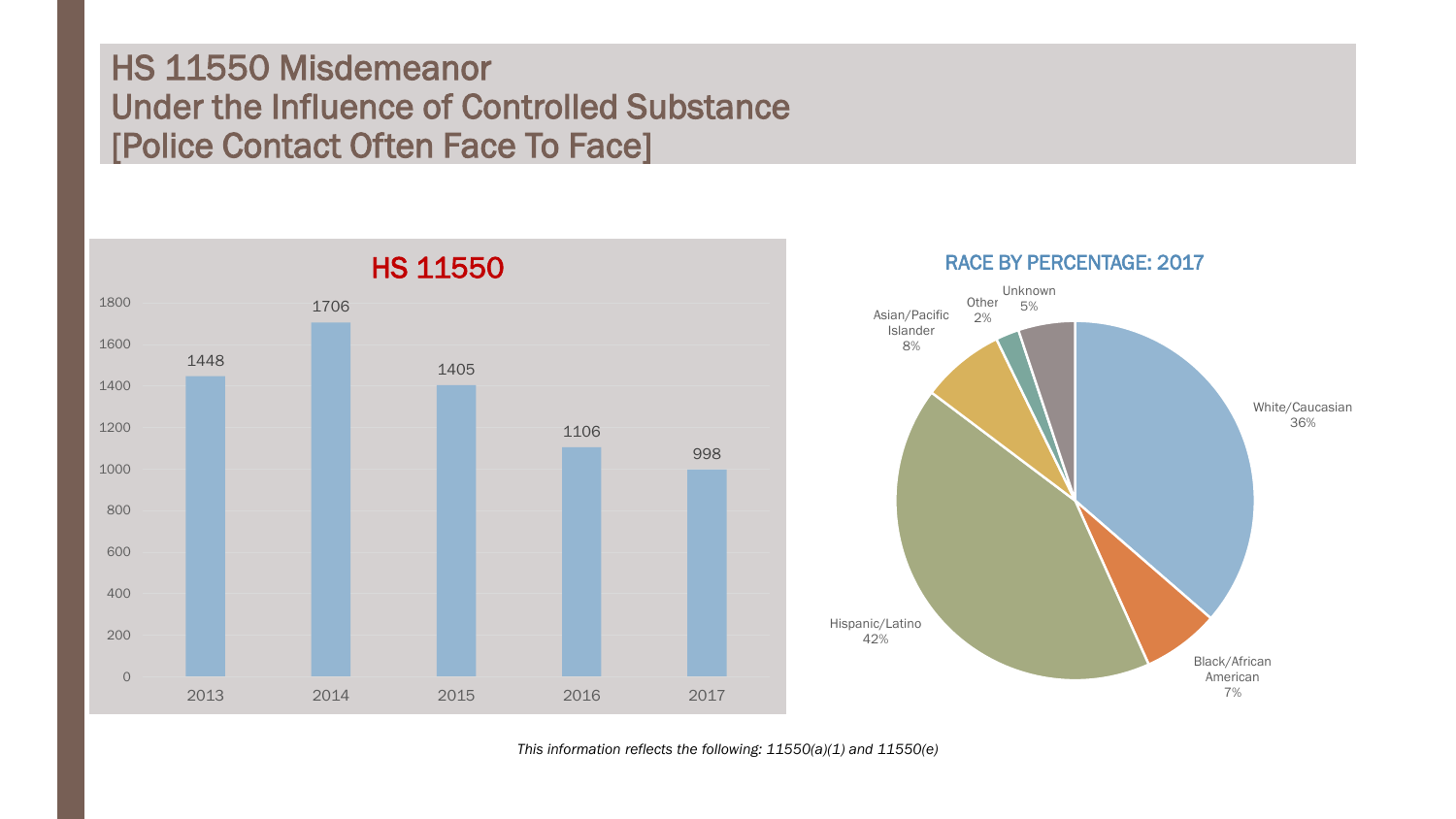### White Collar Crime: 2016 [Insurance Fraud, Workers Comp. Fraud, Elder Abuse]

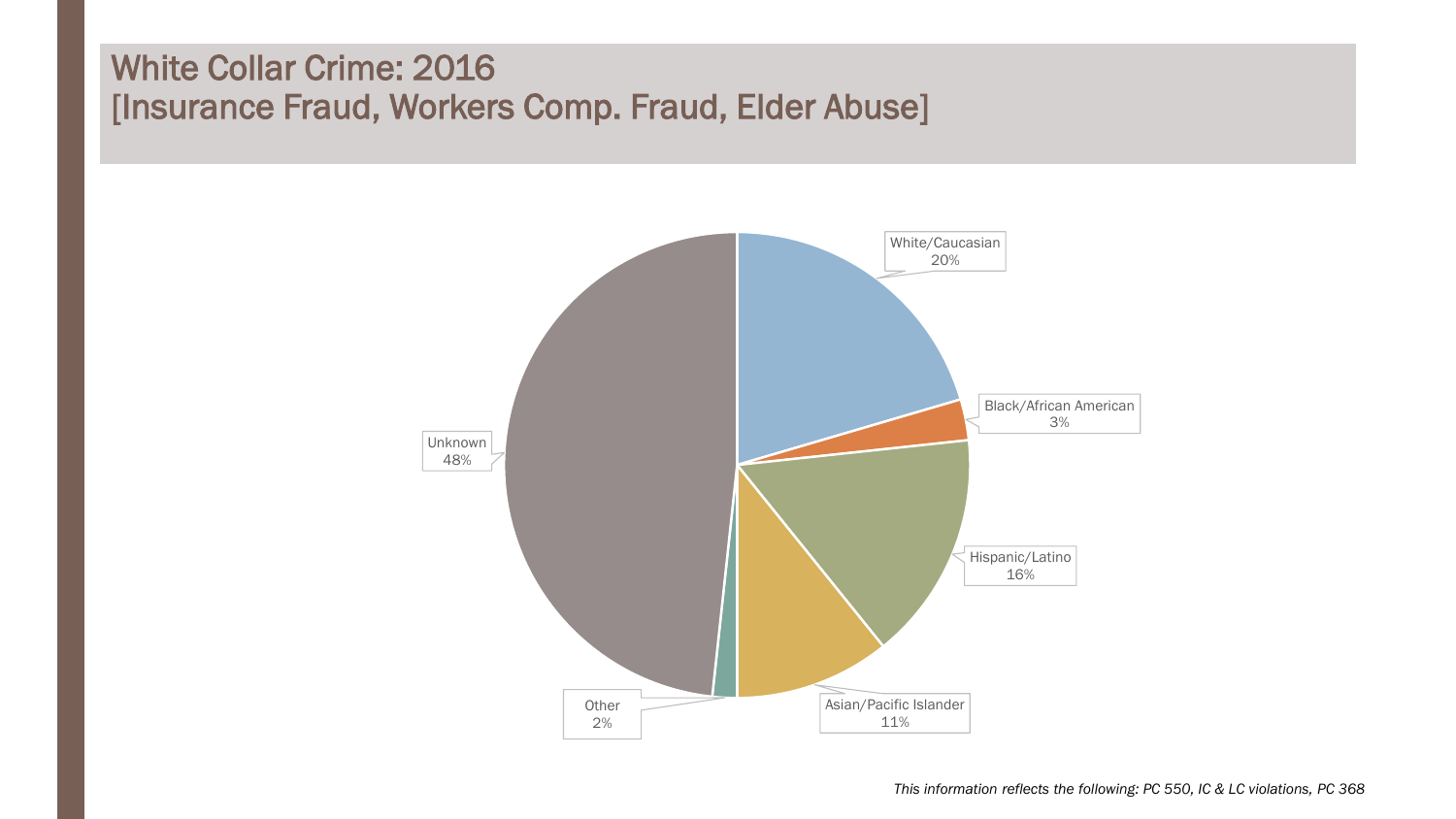

■ The following slide addresses the racial breakdown of victims of violent crime assisted by the District Attorney's Office Victim Services Unit in 2015. It should be noted that there was a dramatic increase in victims served in the second half of 2015 after VSU moved in-house to the District Attorney's Office.